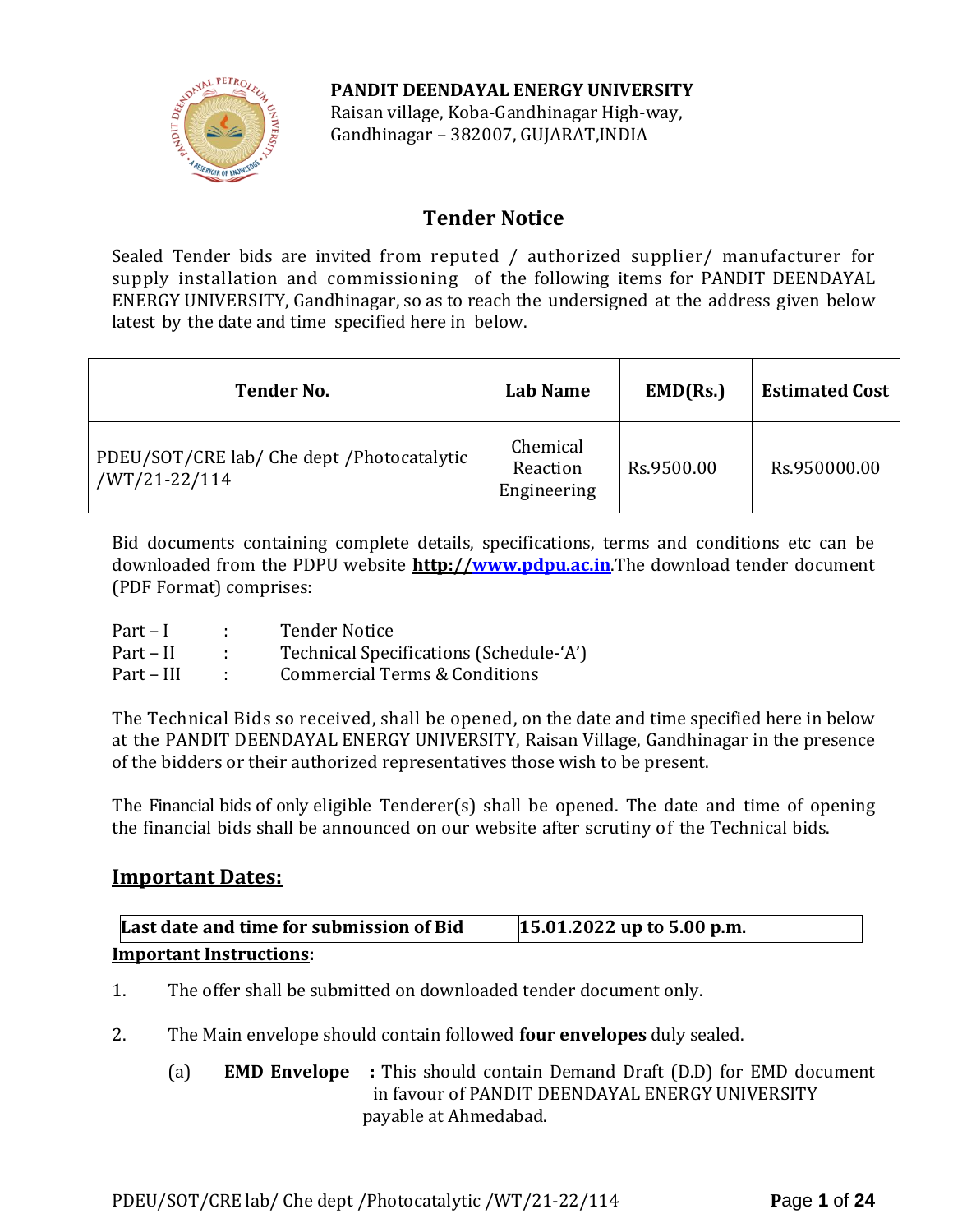- (b) **Technical Bid :** Schedule- 'A'
- (c) **General Commercial Terms & Conditions**
- (d) **Price Bid :** (Schedule 'B') should contain only Price Bid.

All the four envelopes should be super scribed with tender No., date of opening and Name of the bidder.

- 3. Offer without EMD is liable to be rejected forthwith.
- 4. The Tender, duly completed, should be sent by RPAD or Speed Post or Courier Service (Hand Delivery is not acceptable) so as to reach latest by the date and time specified here in above. Tender received after the due date and time shall be rejected irrespective of delay due to postal service or any other reasons.
- 5. Any technical query, information clarification pertaining to this tender may be referred to Dr. Ravi Tejasvi / Dr. Ashish Unnarkat (Email[: ravi.tejasvi@sot.pdpu.ac.in](mailto:ravi.tejasvi@sot.pdpu.ac.in) / [ashish.unnarkat@sot.pdpu.ac.in](mailto:ashish.unnarkat@sot.pdpu.ac.in) or E Mail: purchase@pdpu.ac.in.

### **PDPU reserves right to reject any OR all tenders without assigning any reason.**

**Sd/-**

**Registrar PANDIT DEENDAYAL ENERGY UNIVERSITY** Raisan village, Koba-Gandhinagar High-way, Gandhinagar – 382007, GUJARAT, INDIA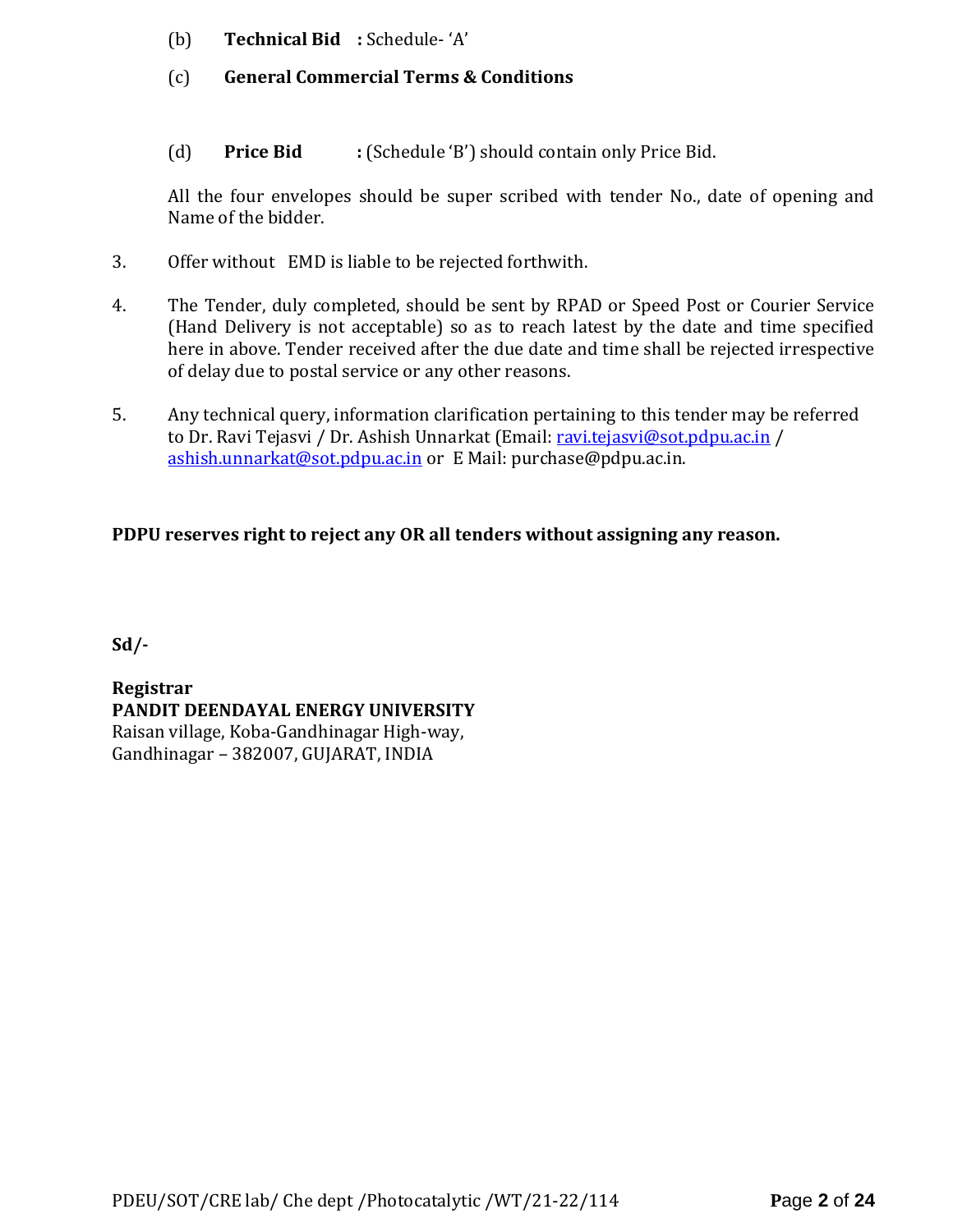### **PART-II**

# **SCHEDULE-'A'**

## **DETAILS TECHNICAL SPECIFICATION FOR PHOTOCATALYTIC REACTOR SETUP**

| Sr. No. | Specification                                                                                                                                                                                                                                                                                                                                                                                                                                                                                                                                                                             | Qty. |
|---------|-------------------------------------------------------------------------------------------------------------------------------------------------------------------------------------------------------------------------------------------------------------------------------------------------------------------------------------------------------------------------------------------------------------------------------------------------------------------------------------------------------------------------------------------------------------------------------------------|------|
|         |                                                                                                                                                                                                                                                                                                                                                                                                                                                                                                                                                                                           |      |
|         | Temperature Range: Ambient to 60 °C<br>Illumination source: Xe arc lam (preferable) 300W or higher (1)<br>$\bullet$<br>Sun or higher intensity)<br>Illumination spirce: Matching to solar spectrum but filterable<br>$\bullet$<br>through filters / monochromators<br>• Filters: UV filters and wavelength specific filters /<br>monochromators (Preferable)<br>Cooling medium: Air Cooled<br>Gas Atmosphere: Gas-tight construction with reseal capability.<br>Inert or reactive gases can be employed<br>Reactor chamber: 500 ml Quartz chamber with suitable<br>$\bullet$<br>jacketing |      |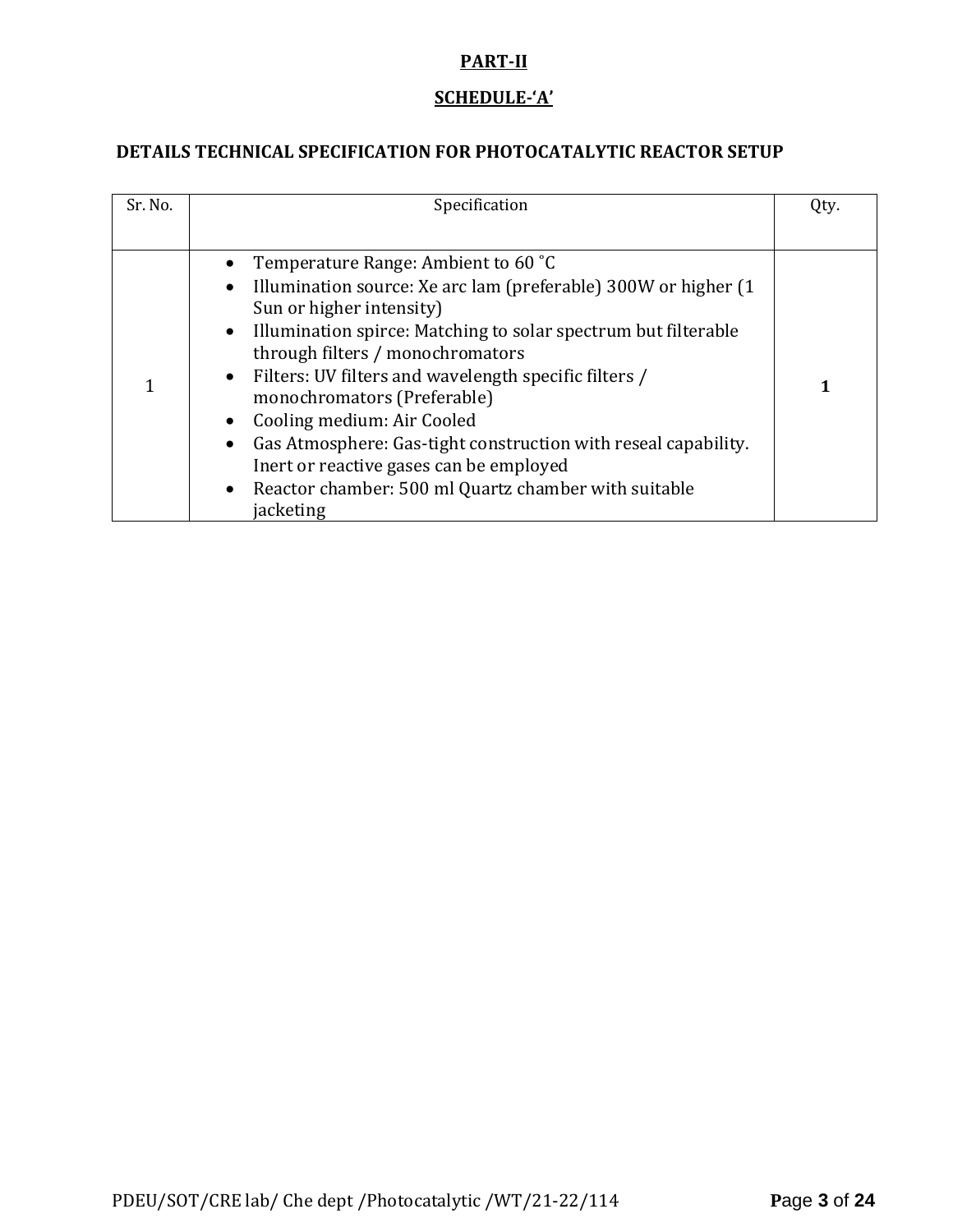### **PART-III**

#### **GENERAL COMMERCIAL TERMS AND CONDITIONS**

#### **DEFINATIONS:**

- Tenderer/Supplier/Bidder: These terms are synonym and mean the firm who intends or who has submitted offer in response to this tender.
- Tender / Bid Document: means this tender document.
- PDPU: PANDIT DEENDAYAL ENERGY UNIVERSITY having it office at Raisan Village, Gandhinagar-382007 and includes its successors and assignee.
- **1**1. The tenderer should thoroughly read all the clauses of the tender document before submitting the duly filled in Tender.

Tenderer shall place the following **ANNEXURES as FIRST EIGHT pages** of their Technical Bid in the following sequence.

| <b>FIRST PAGE</b>   | <b>ANNEXURE-1</b>   |
|---------------------|---------------------|
| <b>SECOND PAGE</b>  | <b>ANNEXURE - 2</b> |
| THIRD PAGE          | <b>ANNEXURE - 3</b> |
| <b>FOURTH PAGE</b>  | <b>ANNEXURE - 4</b> |
| <b>FIFTH PAGE</b>   | <b>ANNEXURE - 5</b> |
| <b>SIXTH PAGE</b>   | ANNEXURE-6          |
| <b>SEVENTH PAGE</b> | <b>ANNEXURE - 7</b> |
| <b>EIGHTH PAGE</b>  | <b>ANNEXURE - 8</b> |

# **2 SUBMISSION OF BID DOCUMENT:**

PDPU follows two bid systems. Tenderer shall submit two separate bids viz.

- a) Techno Commercial Bid (Technical Bid) **and**
- b) Price Bid as under.

### **(a) Technical Bid: This shall be in sealed envelope. It shall be super scribed**

**Technical Bid: Tender No. Name of Bidder:**

#### **It shall contain the following**

(i) Eight pages as mentioned in condition 1 above and

### **TENDERERS SHOULD FURNISH THE FOLLOWING DETAILS:**

[1] Technical Specifications(Part-II) and General Term & Conditions(Part –III) of Tender Document Duly Sign on each page by Authorized Signatory as token of his acceptance.

[2] Audited Accounts of last three years of the firm.

[3] Performance reports if any.

- [4] Consent letter from their principals to manufacture such items.
- [5] All the testing equipment MUST have been calibrated up to date.
- [6] List of customers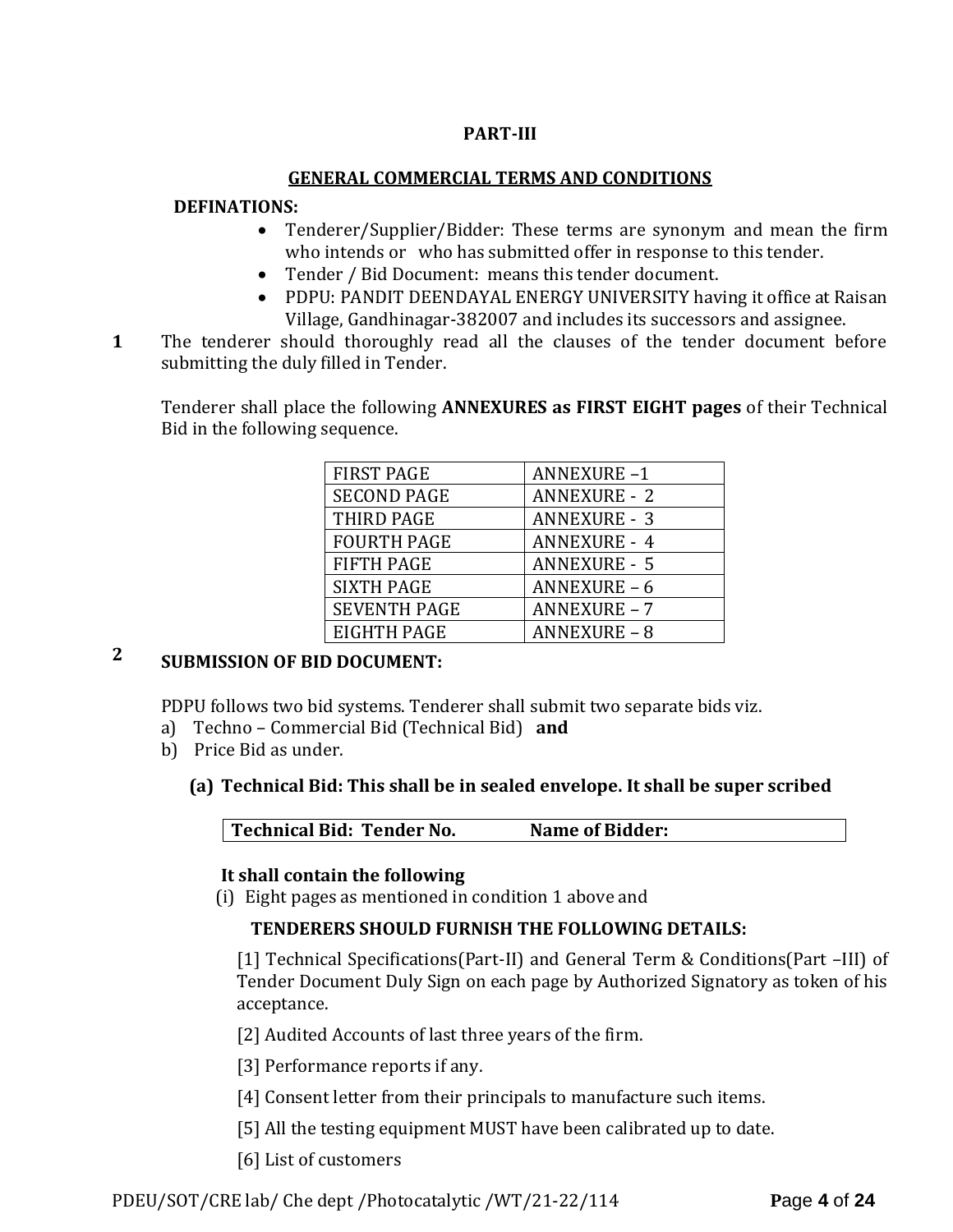(ii) All the information and supporting documents for (i) above

(iii) Details, Documents, Literature, certificates etc. for the equipment / Material offered.

### **(b)Price Bid: This shall be in sealed envelope.**

It shall contain offer price in the form specified in the tender document as Schedule- 'B'. The Printed Price list or price in different format will render the offer liable for rejection. **It shall be super –scribed as:**

| Price Bid: | Tender No.: | Name of Bidder: |
|------------|-------------|-----------------|
|------------|-------------|-----------------|

**c) EMD Envelope**: This envelop shall contain the following:

Demand draft or Bank Guarantee, as the case may be, for EMD supporting document, as mentioned hereof, if bidder seeks exemption in EMD **It shall be super – scribed as :**

|  | <b>EMD Envelop:</b> | Tender No.: | Name of Bidder: |
|--|---------------------|-------------|-----------------|
|--|---------------------|-------------|-----------------|

### **d) Main Envelope: This envelope shall contain envelop of Technical bid, envelop of EMD and Price Bid. It shall be super – scribed as :**

| Main Envelop:<br>Tender No.: | Name of Bidder: |
|------------------------------|-----------------|
|------------------------------|-----------------|

The entire bid document (Main envelope mentioned above) should be submitted so as to reach this office not later than 02.00 P.M. on due Date as specified in the tender notice through RPAD / Speed post or Courier only

Incomplete bids and amendments and additions to bids after opening of the bids will be ignored out rightly.

The technical scrutiny committee of PDPU shall evaluate the techno-commercial view of the tender. PDPU reserves the right to open or not to open the price bid of the bidders on the basis of their past performance of their supplied materials.

### **The price bid of those who are techno-commercially qualified shall only be opened.**

#### **3 PRICE EVALUATION:**

No price preference shall be given on any account. All tenders will be evaluated on firm price end-cost basis; The parties however shall give the detailed break-up of the end cost. If PDPU feels that there is lack of serious competition or for any other reasons, PDPU may negotiate with the L-1 party. PDPU's decision to accept any or all tenders shall be final and binding on all the parties. However, the DG of PDPU or the Authorized committee at its sole discretion reserves the right to negotiate with other tenderer in case the technical specification of some or all products are found to be superior.

#### **4 EARNEST MONEY DEPOSIT: (E.M.D.)**

E.M.D. is payable @1% of the value of the items offered. The EMD is payable by Demand Draft, of any Nationalized Banks, drawn in favor of the PANDIT DEENDAYAL ENERGY UNIVERSITY, payable at Ahmedabad. If the amount of EMD is more than Rs. 25000/- the same can be paid by an irrecoverable Bank Guarantee from any nationalized Bank in a standard format prescribed by PDPU (Format given in this tender document).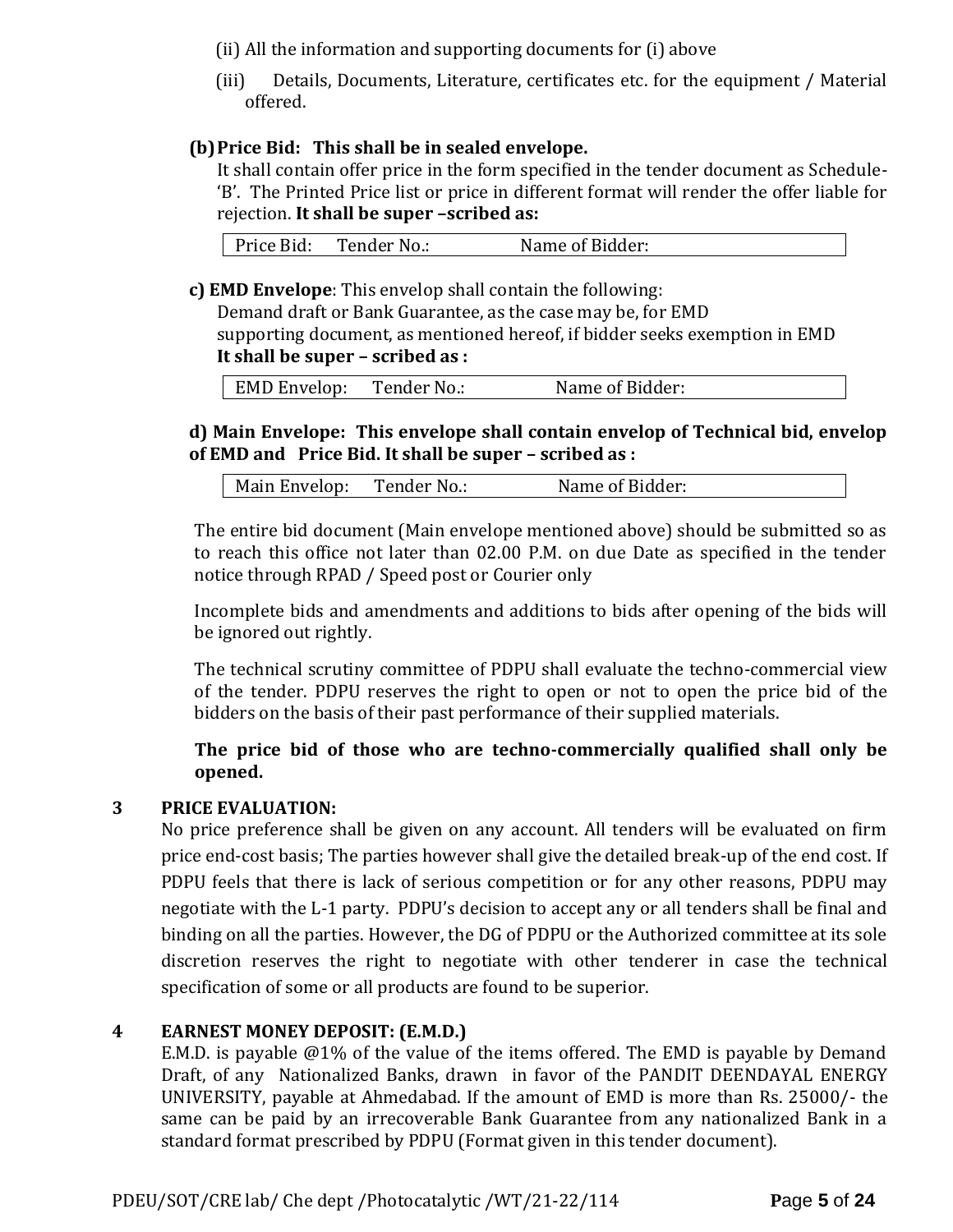#### **5 DELAYED AND LATE TENDERS:**

**No Tender shall be accepted / opened in any case which are received after due date and time of the receipt of tender irrespective of delay due to postal services or any other reasons and PDPU shall not assume any responsibility for late receipt of tender. Any correspondence in this matter will not be entertained.**

### **6 PRICES:**

The details of the price shall be given in Price Bid (Schedule-B) only and nowhere else. Prices quoted shall be FIRM and on F.O.R. Destination basis (i.e. PDPU,Gandhinagar). However, the Tenderer should indicate in the Price Bid, the break-up of Unit F.O.R. Destination Prices with break-up of Unit Ex-works price ,Excise duty, VAT/Sales Tax, Custom Duty, average freight, packing charges, and Insurance Charges. Tenderer should quote the Freight as well as Insurance Charges both separately as shown in price bid. Please note that payment of excise duty will be made only on Ex-Work prices. Also, please mention rate of Excise duty. If this is not specifically mentioned then PDPU will have the option to take the prices as exclusive of taxes and duties (at maximum slab rates) for the evaluation of the tenders.

The Tenderer should invariably indicate the total unit end cost price considering all their costs / calculations in the Price bid itself for each item and all sub-items if any. This is mandatory. Cost components hidden / furnished elsewhere will not be considered and will be ignored out-rightly.

### **Only for Traders - Tender:**

[i] In case of a trader-**tender**, if the quotation is furnished for all inclusive rates and the rates of taxes and duties are indicated without indicating the amount, in such cases, the **price** is eligible for statutory variation.

[ii] Where the trader-**tender** quotes all inclusive rates without indicating the rate of Taxes and Duties included in the quoted price, the price is not eligible for any statutory variation.

### **7 REFUND / FORFIETURE OF E.M.D**

EMD will be forfeited if (i) the tender, it covers, is withdrawn during the validity of the offer or (ii) the Tenderer fails to furnish / deposit the Performance Guarantee towards Execution Period (security deposit).

EMD of the unsuccessful tenderer's will be returned without intimation within 60 days of placing of the order to the successful Tenderer subject to the unsuccessful bidder returning the original receipt of the EMD together with the advance stamped receipt, to the Accounts Officer of PDPU.

EMD will be returned to the successful bidders, only on their submission of performance guarantee towards execution period against order released to them.

### **8 PERFORMANCE GUARANTEE (PG) TOWARDS EXECUTION PERIOD: (i.e. SECURITY DEPOSIT):**

Successful tenderers will be required to pay an amount equivalent to 10% (Ten) of the value of the purchase order as Performance Guarantee (Security Deposit) within 10 days from the date of the purchase order failing which the purchase order is liable to be cancelled at the cost and the risk of the successful Tenderer (at the discretion of PDPU).

It can be paid by Demand Draft drawn in favour of PANDIT DEENDAYAL ENERGY UNIVERSITY payable at Ahmedabad or in the form of Bank Guarantee from Nationalized Bank if the amount is more than Rs.35,000/-.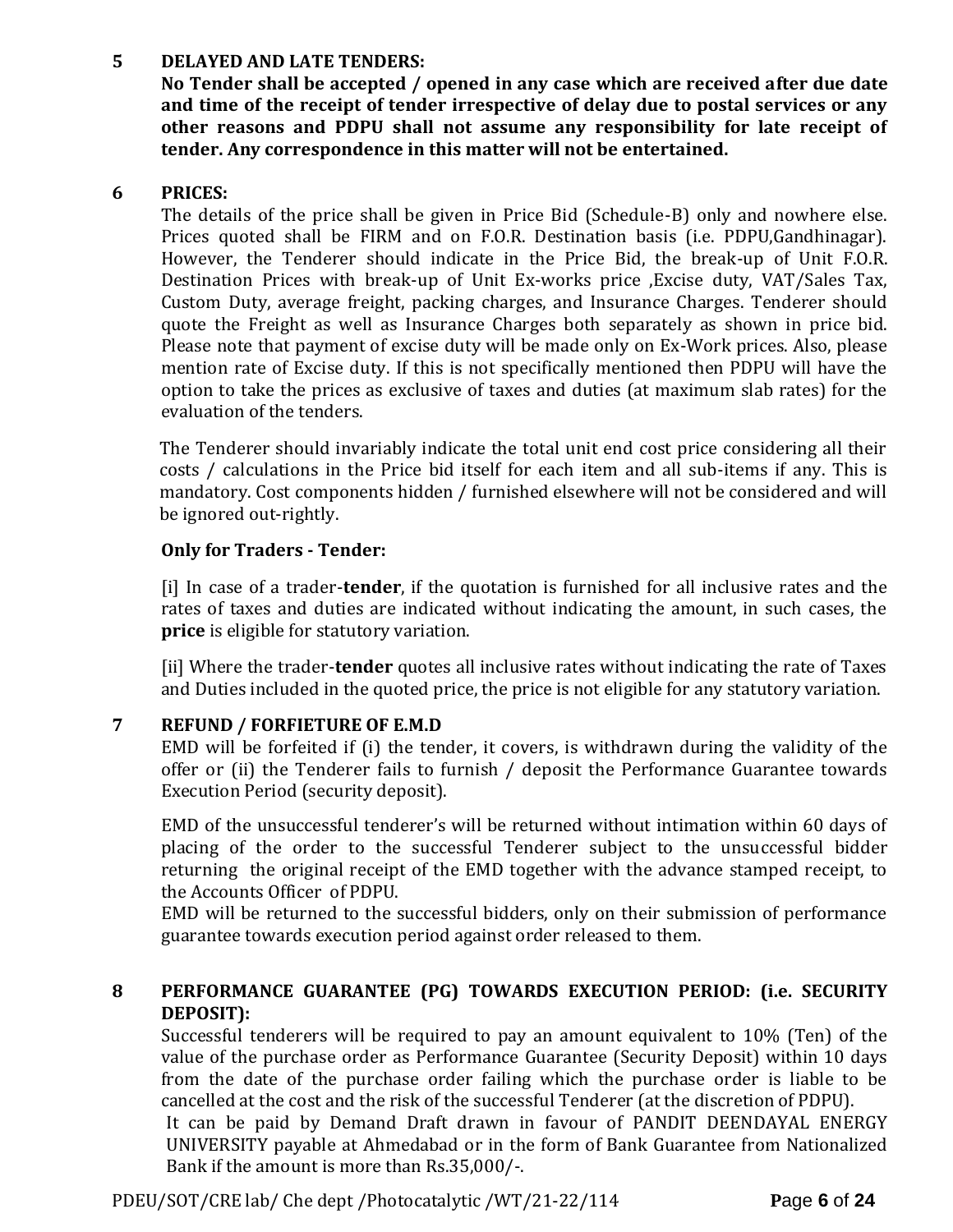The Bank Guarantee will be executed on the standard form prescribed by PDPU as APENDIX - I.

The Bank Guarantee so furnished should have clear one time validity till the completion of the order in all respects. Bank Guarantee for Interim period will not be acceptable. If by any reasons the supply period is extended then the supplier shall undertake to renew the Bank Guarantee at least one month before the expiry of the validity failing which PDPU will be free to encash the same.

The successful bidder/s shall have also to furnish PG (as specified here of) for the contract value towards warranty / guarantee period separately as applicable as per tender conditions.

Performance Guarantee towards Execution Period (Security Deposit) will be returned on successful completion of the Order and only after the Performance Guarantee towards warrantee/guarantee, as mentioned above, is submitted.

#### **9 VALIDITY OF THE OFFERS:**

The offers shall to be kept valid for a period of 120 days from the date of opening of technical bids. In case the finalization of the tender is likely to be delayed, the tenderers will be asked to extend the same without change in the prices or any terms and conditions of the offer. If any change is made, original or during the extended validity period, the offers will be liable for outright rejection without entering into further correspondence in this regard and no reference will also be made.

### **10 TRUCK RECEIPT (T.R) / AIRWAY BILL (A.B)**

All the Goods should be dispatched freight paid and the A.B / T.R should be forwarded directly to PDPU Office at Raisan Village, Gandhinagar. The demurrage charges, if any, paid by the PDPU due to delay in informing PDPU or any other reason attributable to supplier, will be deducted from his bill. It is essential that packing notes and invoices are furnished in respect of every consignment.

The supplier will be responsible for any damages / shortage claim rejected by the respective Authorities for want of a clear A.B / T.R.

Materials may be dispatched by any convenient mode of transport and up to PDPU i.e. F.O.R Destination.

### **11 PACKING AND FORWARDING CHARGES:**

The prices shall be inclusive of packing & forwarding charges. The Materials should be strongly and adequately packed to ensure safe arrival at destination. The materials dispatched from overseas by Air / Shipping should be packed such that it can withstand rough handling and possible corrosion due to exposure to salt laden atmosphere, salt spray or open storage. All packing must be clearly marked with order Number and consignee's name and address.

#### **12 TRANSIT INSURANCE:**

All the materials will be required to be supplied up to Destination against all transit risks, such as damage, loss, theft, fire, etc. The insurance period shall cover 15 days after the date of receipt of materials at site to enable PDPU to check up stores fully. The suppliers will be responsible for free replacement of such stores which have been received short, damaged or broken within 15 days.

PDEU/SOT/CRE lab/ Che dept /Photocatalytic /WT/21-22/114 **P**age **7** of **24** The cost of damaged, defective stores materials will however be deducted from the bills of the suppliers and will be refunded only after replacement thereof. It will be the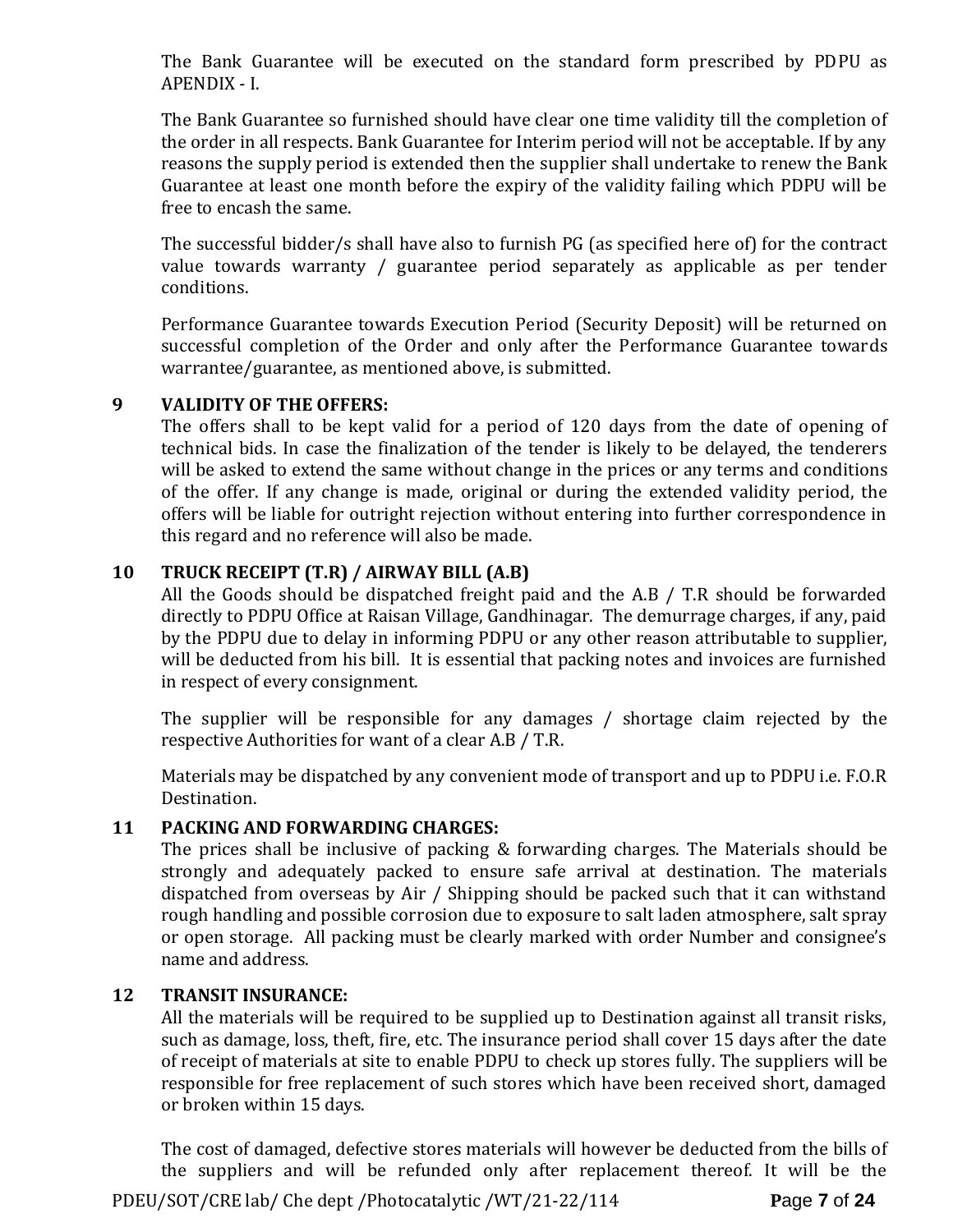responsibility of the supplier to lodge claim against the insurance on receiving necessary advice from PDPU.

### **13 ACCEPTANCE OF STORES:**

The equipments/ materials to be supplied against this tender are subject to their acceptance by PDPU or any other Officer deputed for this purpose.

#### **14 UNLOADING:**

Unless specified otherwise in the purchase order, Unloading of the materials shall be arranged by PDPU.

#### **15 STATUTORY VARIATION:**

Any statutory increase or decrease in the taxes and duties subsequent to the offer under this tender if it takes place within the original contractual delivery date will be to PDPU account subject to the claim being supported by documentary evidence. No increase due to such variation shall be allowed for the portion of the delivery after the original contractual delivery date. However, if any decrease takes place after the contractual delivery date, the advantage will have to be passed on to PDPU.

#### **16 PAYMENT TERMS :**

#### **A. In case of Domestic(i.e. Indian) Supplier the payment Terms as Under :-**

- 70% of Payment only after proper verification of the delivered equipments by the vender.
- Remaining 30% Payment of invoice value within one month on successful installation, Commissioning and training.

#### **B. In case of Foreign Supplier the Payment Terms is as Under :-**

- 90 % payment through Irrevocable Letter of Credit.
- 10 % payment through Wire Transfer within 5 (five) Working Days after the date of Successful Commissioning and Installation of the System. **OR**
- 90% payment will be released through wire Transfer within 5 (five) Working Days after receipt of the material.
- 10% payment will be released through Wire Transfer within 5 (five) Working Days after the date of Successful Commissioning and Installation of the System. **OR**
- 100 % through Wire Transfer within 5 (five) Working Days after the date of Successful Commissioning and Installation of the System.
- **Installation:** All arrangement for installation must be made by concern Vender.

#### **17 REPEAT/ADDITIONAL ORDERS:**

PDPU reserves the right to place repeat order / additional order on the successful tenderers up to 25% of the original quantity of the P O at the same prices, terms and conditions stipulated in the original contract during three months from the date of Purchase Order.

#### **18 DELIVERY PERIOD:**

The Tenderers will have to quote a firm delivery period subject to the force Majeure conditions as accepted by PDPU. Tenderer should mention their delivery period. Time being the essence of this tender, delivery period shall be strictly adhered to. Delay in execution of order on account of any reasons will be subject to levy of penalty.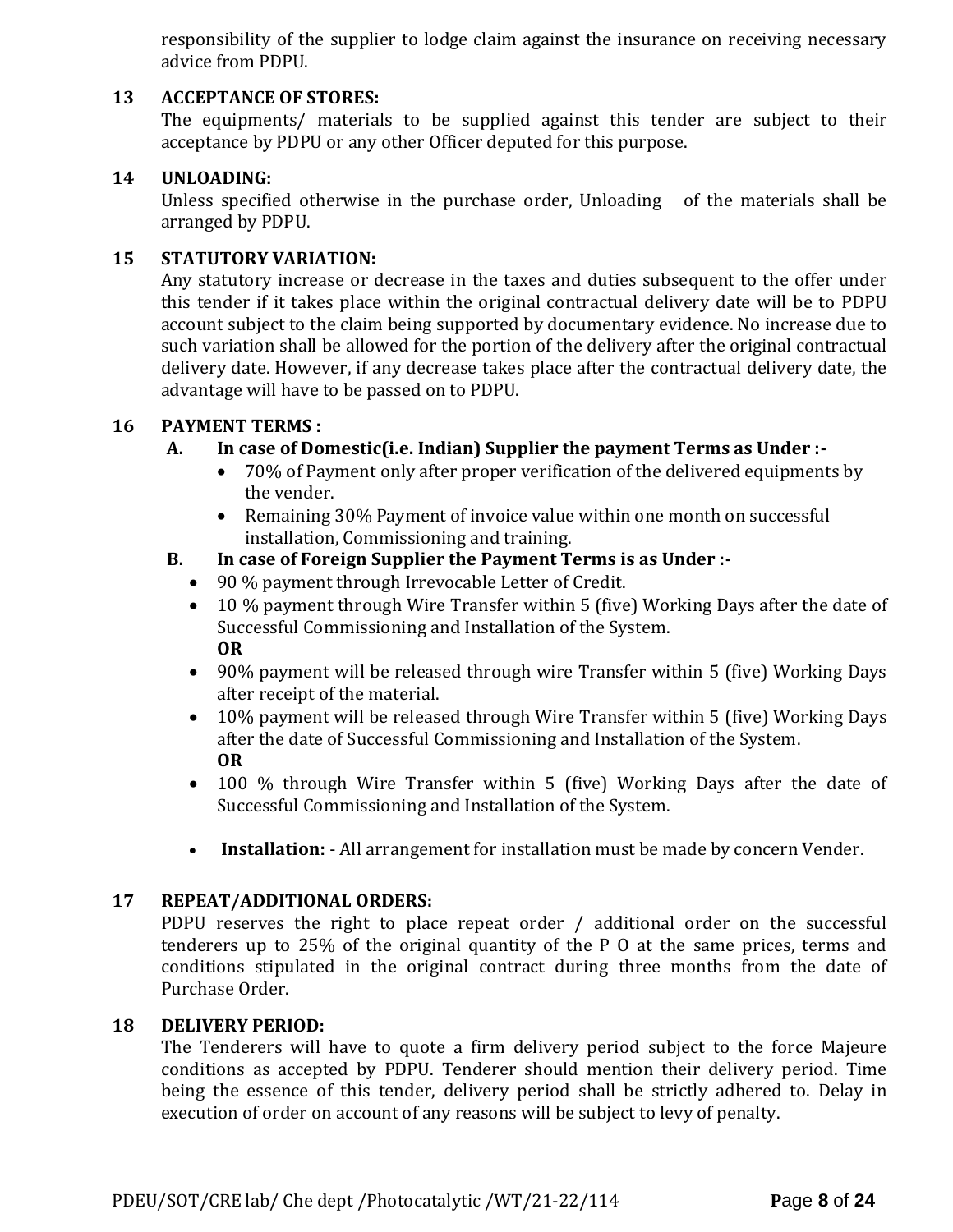#### **19 PENALTY FOR LATE DELIVERY:**

**In case, the materials are not delivered within the period stipulated in the order, penalty shall be levied at ½% per week on the prices (End cost excluding taxes) subject to maximum 10% reckoned on the value of late delivered supplies.**

Due consideration will be given to waive levy of penalty for the reasons absolutely beyond suppliers control for which documentary evidence will have to be provided. The request for extension in delivery giving reasons and supporting documents shall have to be made available within one month on completion of the supply, and no request to waive levy of penalty will be entertained / reviewed during the execution of order.

#### **20 EXTENSION IN CONTRACTUAL DELIVERY DATE:**

It will be supplier's responsibility to ensure that goods are delivered within the stipulated delivery period. However, if PDPU may consider extension of delivery period with or without statutory variations, for the reasons beyond the control of the tenderer and subject to the Penalty as mention hereof.

Such extension will be subject to the following conditions.

[a] No increase in price on account of any statutory increase in or fresh imposition of customs duty, excise duty, sales tax or on account of any other tax or duty shall be admissible on the material delivered after the original contractual delivery date.

[b] Notwithstanding any stipulation in the contract for increase in price on any other ground, no such increase which has become effective on or after the contractual delivery date shall be admissible on material delivered after the original contractual delivery date.

[c] Nevertheless, PDPU shall be entitled to the benefit of any decrease in price on account of reduction in or remission of customs duty, excise duty, sales tax or on account of any other tax or duty or on any other ground as stipulated in the P.O., which takes place on or after the contractual delivery date of the said P.O. for the material delivered after the original contractual delivery date.

#### **21 REPLACEMENTS OF GOODS BROKEN, DAMAGED OR SHORT:**

In the event of any material or part thereof found broken or damaged or received short during transit or during installation or Commissioning or testing at site, before commissioning in service the suppliers shall replace the same free of cost. However, PDPU will recover amount equivalent to the cost of such damaged / broken / short supplied materials and will repay when actual replacement is given.

#### **22 POST TENDER CORRESPONDENCE / ENQUIRIES:**

The Tenderer will be refrain from pursuing / canvassing the matter, directly or indirectly with any Office of PDPU as otherwise the same would amount to disqualification of the tender.

- **23** PDPU shall have the right to make any changes, additions / deletions or modifications in any terms / conditions or quantity of the tender and / or specifications as may be deemed necessary by PDPU at its sole discretion at any time before the due date of opening of the tender.
- **24** PDPU does not accept the printed conditions of any Tenderer. It will be ignored without any reference; hence tenderers should withdraw such printed conditions if they have any. PDPU shall accept only unconditional tender.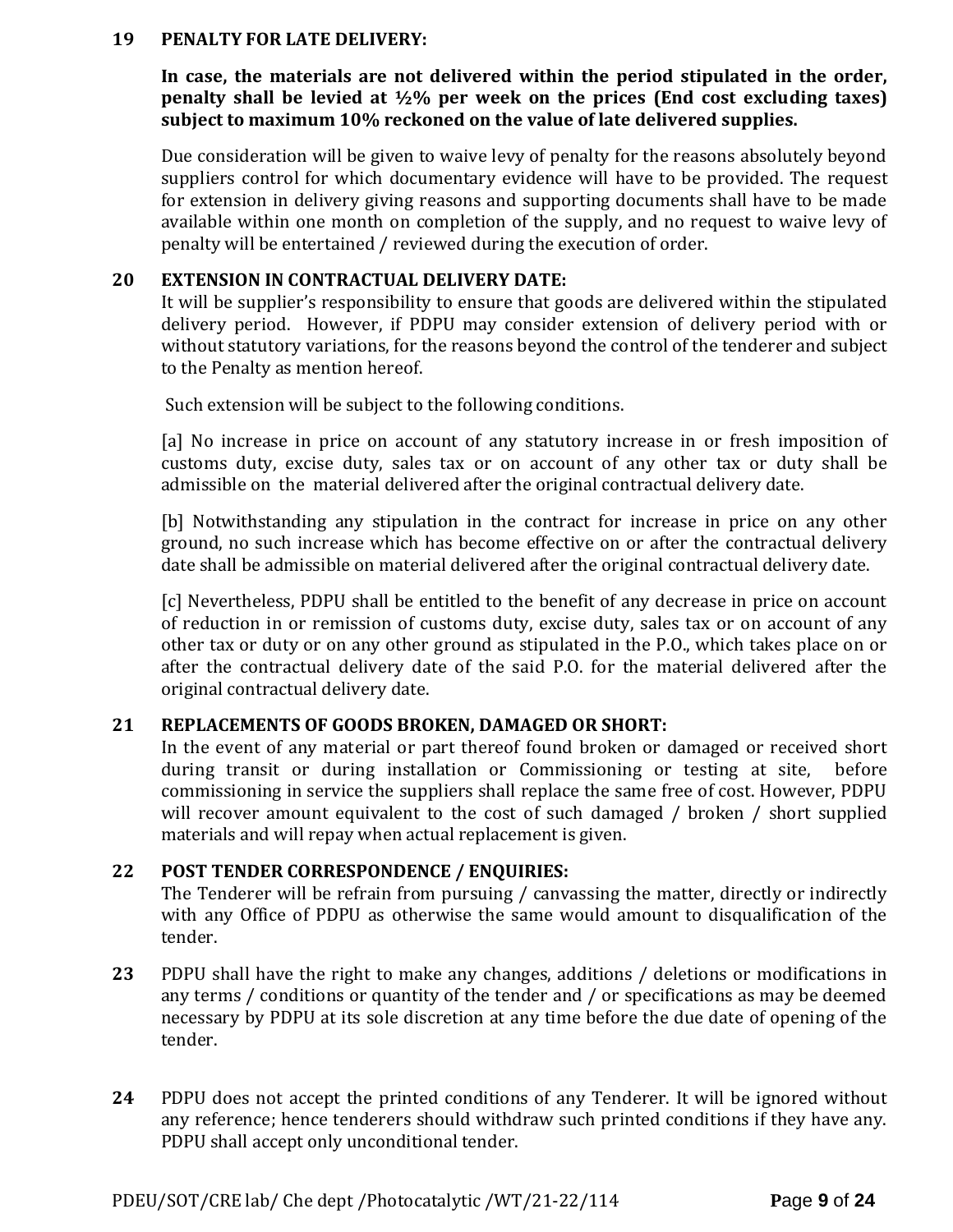- **25** If technical deviations furnished by the Tenderer are not agreeable to PDPU, the offers may be ignored. However it will be solely at discretion of PDPU to consider the technical deviations OR not for considering the Tenderer. No correspondences of the Tenderer will be entertained in this matter.
- **26** Please indicate whether the goods offered are first sale or second sale so as to determine the payment of sales tax.
- **27** Revision of prices or any commercial terms affecting the price after opening of technical bids shall not be considered and will be ignored.
- **28** Tenderers shall indicate the name of their partners of their manufacturing firm.
- **29** Tenderer should specifically mention in the offers the name of the Partners / Proprietor / Directors who is / are the signing authority.

#### **30 GUARANTEE:**

If the goods, stores and equipments found defective due to bad design or workmanship the same should be repaired or replaced by the tenderer free of charge if reported within 18 months of their receipt at site or 12 months from the date of commissioning of equipments whichever is earlier. Tenderer will be responsible for the proper performance of the equipments / materials for the respective guarantee period.

### **31 APPROVAL:**

The goods shall be subject to the approval of PDPU after receipt of the Material at site.

**32** PDPU would prefer the offers from manufacturers directly. All the manufacturers should quote for those items, which are actually manufactured at / rolled by their plants. This should be strictly adhered.

PDPU reserves the right to inspect, suppliers factory at any time during the currency of the contract in case order is placed on supplier and also to inspect manufactured material before testing / packing / dispatch.

**33** If in any company, the interest of any employee of the PDPU. or his relative as defined in Section VI of the Company's Act. 1956, is 10% or more, PDPU will not deal with such company at all. Tenderer therefore, must specifically disclose this fact in his technical Bid. Non-disclosure of such facts would disqualify the Tenderer for further dealing with PDPU.

### **34 TERMINATION OF CONTRACT:**

In case, the supplier fails to deliver the stores / materials / equipments or any consignment thereof within contractual period of delivery or in case the stores are found not in accordance with prescribed specification and/or the approved sample, PDPU shall exercise its discretionary power as under:

[a] To recover, from the supplier as agreed, by way of penalty clause above,

or

[b] To purchase from elsewhere, after giving notice of 15 days to the supplier, on his account and his risk

or

[c] To cancel the contract.

or

[d] PDPU at any time terminate the contract by giving written notice to the qualified Bidders/Tenderer without compensation to the qualified tenderer, if he become bankrupt or otherwise, insolvent or in case of dissolution of firm or winding up of company provided that such termination will not prejudice or effect any right of action or remedy which has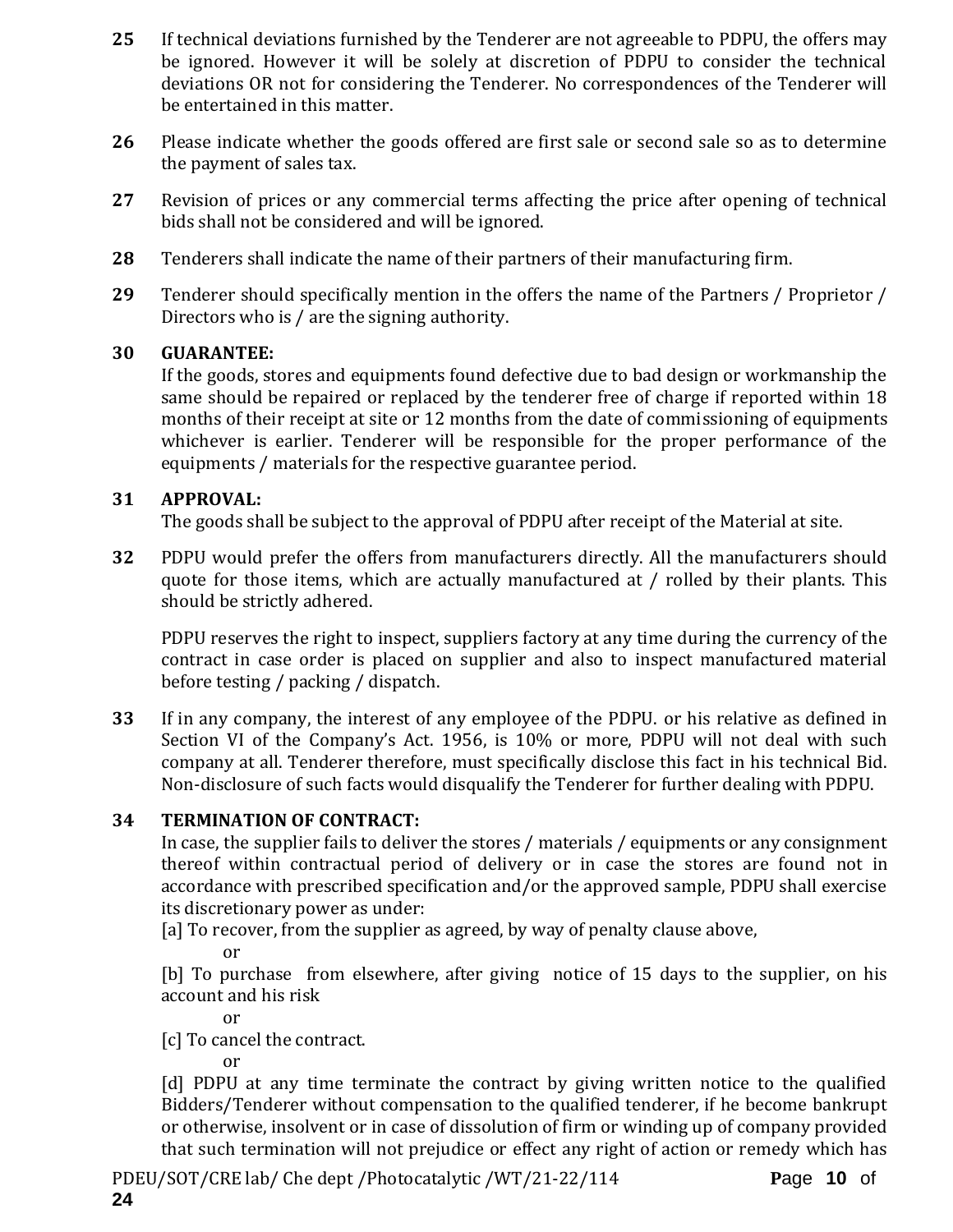thereafter to the University.

In the event of the risk purchase of stores of similar description, the opinion of PDPU shall be final. In the event of action taken under clause (a) or (b) above, the supplier shall be liable to pay for any loss which PDPU may sustain on this account

Further, "PDPU" reserves the right to terminate the Contract (i.e. Purchase order) at any time, without assigning any reasons, whatsoever, by giving a notice or not less than period of ONE month. Suppliers will not be entitled for any compensations / damages / losses, refund by PG whatsoever, on account of such termination of the Contract."

### **35 ARBITRATION:**

All questions, disputes or differences whatsoever which may at any time arise between the parties to this agreement touching the agreement or subject matter thereof, arising out of or in relation to there and whether as to construction or otherwise shall be referred to the decision of the Sole Arbitrator, appointed by the PDPU, for that purpose, who shall be a retired High Court Judge or retired District and Sessions Judge, and the decision of the said Arbitrator shall be final and binding upon the parties. Reference to the arbitration shall be governed by the provisions of Indian Arbitration & Conciliation Act. 1996 as amended from time to time and the rules made there under.

### **36 JURISDICTION:**

All questions, disputes or differences arising under, out of or in connection with the Tender / Contract shall be subject to the exclusive jurisdiction of Ahmedabad court.

- **37** If the tenderer is an Agent, he will have to give information and declare the name of the principal from which he will source the materials along with company's written confirmation about quality and backup performance guarantee. Only on getting complete information from Agent, such offer, if found suitable, shall be considered.
- **38** PDPU reserves the right to cancel any or all the offers / bids or to accept any offer without assigning any reasons.

In case PDPU finds that there is an attempt of cartel in the prices, PDPU reserves the right to consider or reject any or all the parties offers without assigning any reasons thereof.

- **39** PDPU reserves the right to increase or decrease the quantity against each item/s while placing the order.
- **40** The names of the Partners / Directors / Sole Proprietors and responsible person and his updated Address / Telephone, Fax Numbers etc. should be invariably mentioned in the Annexure provided for this purpose in this document.
- **41** The Tenderer must give in his offer, the full name and address with phone, Fax & mobile numbers of the Authorized Representative to do liaison work with PDPU on their behalf.
- **42** The tenderers should invariably write the name and address of the Company, both on sealed covers of EMD, Technical & Price Bids. The tender covers without the name and address will not be opened.
- **43** The tenderers are required to furnish the technical information and the Guaranteed technical particulars (GTP) along with company seal and signature of the Tenderer on each and every page / papers of the tender documents.
- **44** Tenderer should invariably fill up all the details of all the Annexure/s including the prices in the Price Bid Annexure of this tender document and should be duly signed by authorized signatories with their rubber stamp and along with Company's seal / stamp affixed on each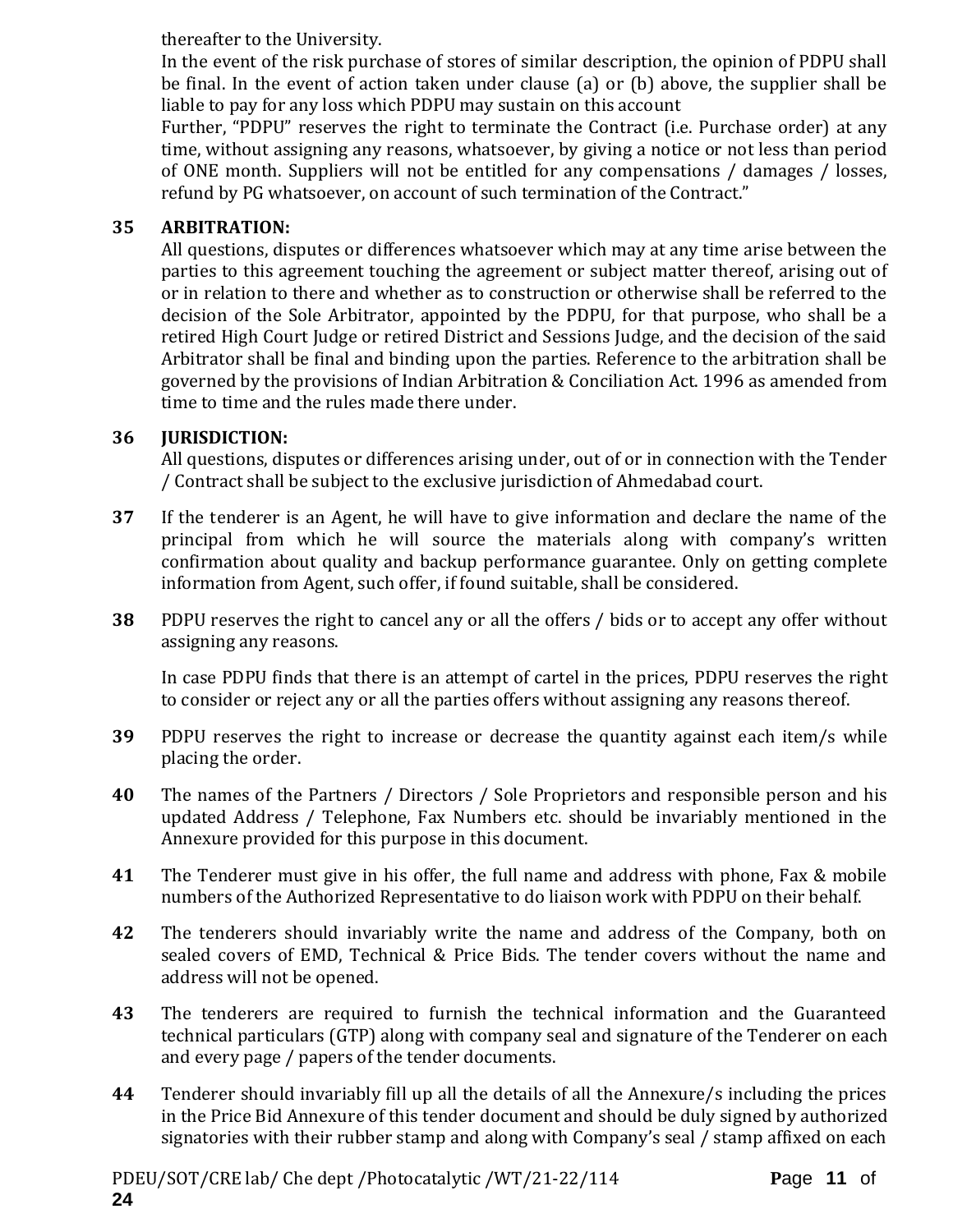paper.

- **45** If the Tenderer fails to pay the Security Deposit or defaults in execution of the orders placed or if PDPU suffers any financial loss due to this, then PDPU will be at liberty to adjust the amount from other orders of the same firm or by encashing the Bank Guarantee.
- **46** All the tenderers must ensure that all the relevant documents / papers submitted with the tender should be serially numbered, properly bounded / tied together and properly documented.
- **47** All the above points should be complied by the Tenderers. If not, tenders are likely to be ignored without making any further reference. **--------------------×--------------------------×-------------------------×------------------------×-------------**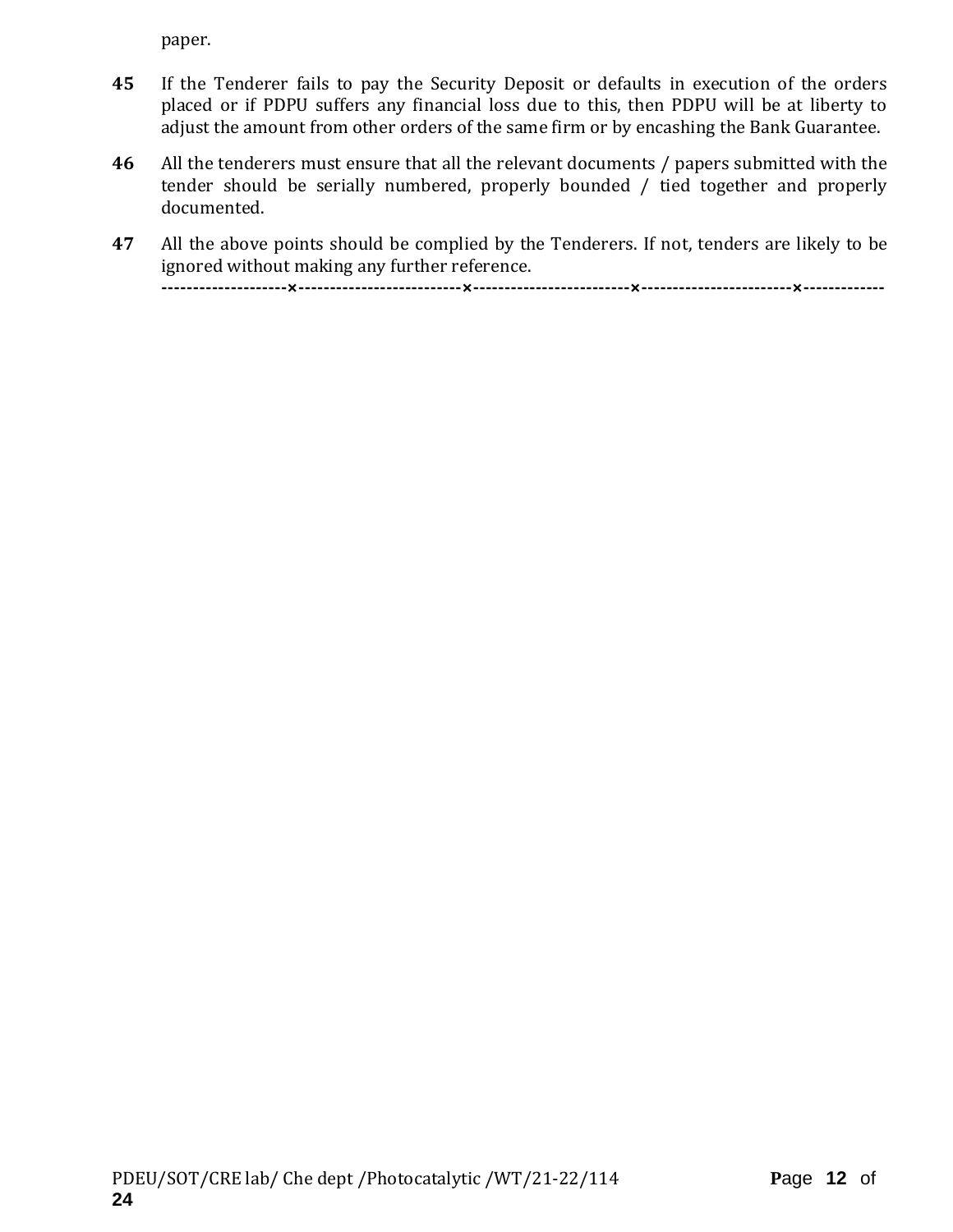#### **E. M. D. BANK GUARANTEE FORMAT**

**FOR TENDER NO. PDPU / \_\_\_\_\_\_\_\_\_\_\_\_\_\_\_\_\_\_\_\_\_\_\_\_\_\_\_\_\_\_\_\_ \_**

### **APPENDIX – I (BANK GUARANTEE ON NON-JUDICIAL STAMP PAPER OF Rs.100/-)**

Messer's WHEREAS \_\_\_\_\_\_\_\_\_\_\_\_\_\_\_\_\_\_\_\_\_\_\_\_\_\_\_\_\_\_\_\_\_\_\_\_\_\_\_\_\_\_(Name & Address of the Firm) having their registered office at \_\_\_\_\_\_\_\_\_\_\_\_\_\_\_\_\_\_\_\_\_\_\_\_\_\_\_\_\_\_\_\_\_\_\_\_\_ (Address of the firms Registered office) (Hereinafter called the 'Tenderer') wish to participate in the tender No. \_\_\_\_\_\_\_\_\_\_\_\_\_\_\_ for \_\_\_\_\_\_\_\_\_\_\_\_\_\_\_\_\_\_\_\_\_\_\_\_\_\_\_\_\_ of (Supply/Erection/Supply & Erection Work) (Name of the material/equipment/Work) for PANDIT DEENDAYAL ENERGY UNIVERSITY and WHEREAS a Bank Guarantee for (Hereinafter called the "Beneficiary") Rs. \_\_\_\_\_\_\_\_\_\_(Amount of EMD) valid till \_\_\_\_\_\_(Mention here date of validity of this guarantee which will be **4 (FOUR)** months beyond initial validity of Tender's offer) is required to **be submitted by the tenderer along with the tender.**

 $We,$ 

 (Name of the Bank and address of the Branch giving the Bank Guarantee) having our registered office at \_\_\_\_\_\_\_\_\_\_\_\_\_\_\_\_\_\_\_\_(Address of Bank's registered office) hereby give this Bank Guarantee No.\_\_\_\_\_\_\_\_\_\_\_\_\_\_\_\_ dated \_\_\_\_\_\_\_\_\_ and hereby agree unequivocally and Unconditionally to pay within 48 hours on demand in writing from the PANDIT DEENDAYAL ENERGY UNIVERSITY or any officer authorized by it in this behalf any amount not exceeding Rs. \_\_\_\_\_\_\_\_\_\_\_\_(Amount of E.M.D.), (Rupees\_ (In words) to the said PANDIT DEENDAYAL ENERGY UNIVERSITY on behalf of the Tenderer.

We\_\_\_\_\_\_\_\_\_\_\_\_\_\_\_\_\_\_\_\_\_\_\_\_\_\_\_\_\_\_\_\_\_(Name of the Bank) also agree that withdrawal of the tender or part thereof by the tenderer within its validity or Non submission of Security Deposit by the Tenderer within one month from the date tender or a part thereof has been accepted by the PANDIT DEENDAYAL ENERGY UNIVERSITY would constitute a default on the part of the Tenderer and that this Bank Guarantee is liable to be invoked and encashed within its validity by the Beneficiary in case of any occurrence of a default on the part of the Tenderer and that the encashed amount is liable to be forfeited by the Beneficiary.

This agreement shall be valid and binding on this Bank upto and inclusive of \_\_\_\_\_\_\_\_\_\_\_\_\_\_\_\_\_\_\_\_(Mention here the date of validity of Bank) and shall not be terminable by notice or by Guarantee) change in the constitution of the Bank or the firm of Tenderer Or by any reason whatsoever and our liability hereunder shall not be impaired or discharged by any extension of time or variations or alternations made, given, conceded with or without our knowledge or consent by or between the tenderer and the PDPU.

|        |  | NOT WITH STANDING anything contained hereinbefore our liability under this guarantee is |  |  |  |  |
|--------|--|-----------------------------------------------------------------------------------------|--|--|--|--|
|        |  | restricted to Rs. (Amt. of E.M.D.) (Rupees                                              |  |  |  |  |
|        |  |                                                                                         |  |  |  |  |
|        |  | till (Date of validity of the Guarantee).                                               |  |  |  |  |
| Place: |  |                                                                                         |  |  |  |  |
| Date:  |  |                                                                                         |  |  |  |  |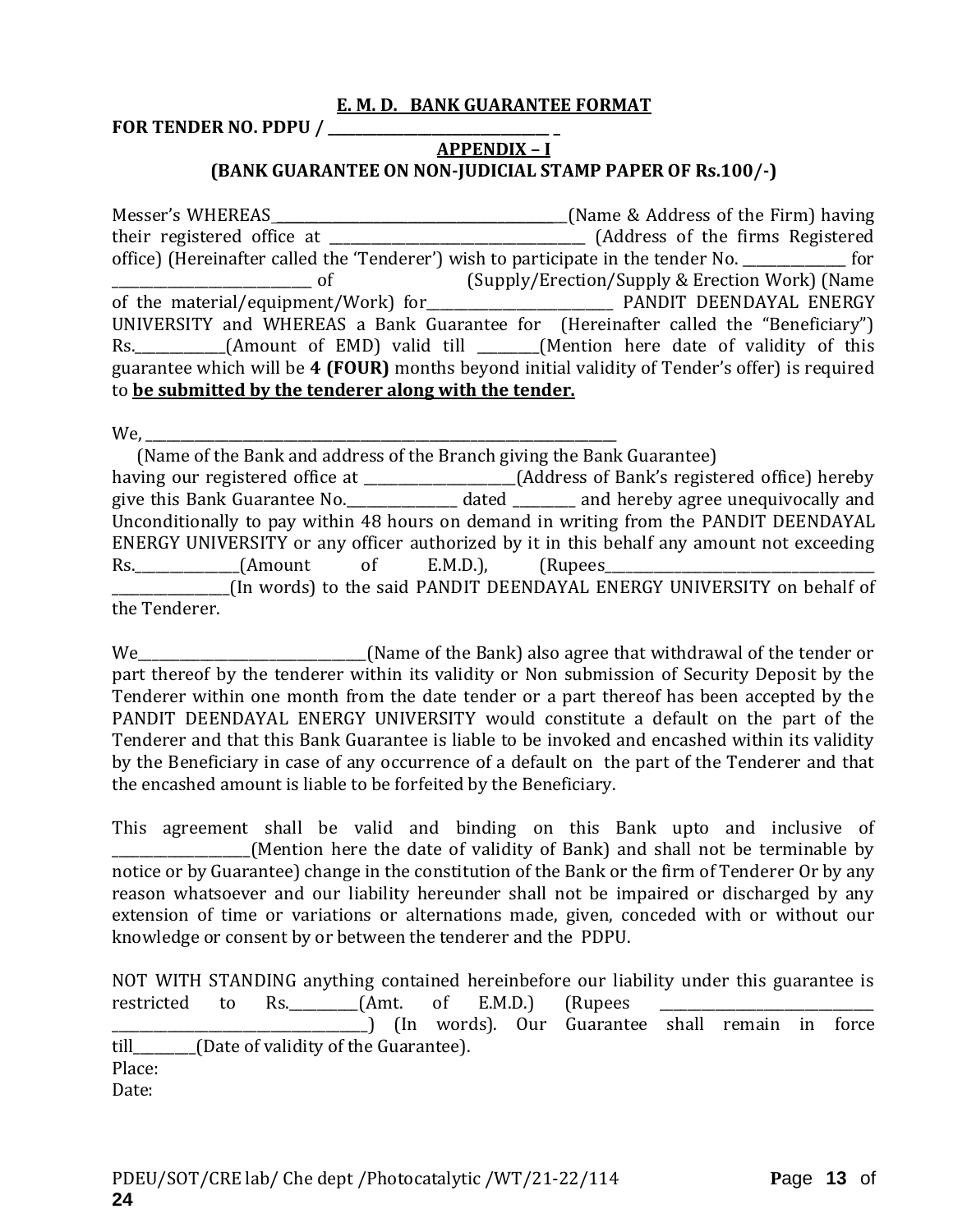#### **ON STAMP PAPER OF RS.100/-**

#### **FORM OF BANKER'S UNDERTAKING [For Performance Guarantees (PG) as per clause no.8 of commercial terms and conditions]**

We, Bank of the contract of the end of the hereby agree unequivocally and unconditionally to pay within 48 hours on demand in writing from the **PANDIT DEENDAYAL ENERGY UNIVERSITY**. or any Officer authorized by it in this behalf any amount up to and not exceeding Rs.\_\_\_\_\_\_\_\_\_\_\_\_\_\_\_\_\_ (in words) Rupees\_ \_\_\_\_\_\_\_\_\_\_\_\_\_\_\_\_\_\_\_\_\_\_\_\_\_\_\_\_\_\_\_ to the said **PANDIT DEENDAYAL ENERGY UNIVERSITY** on behalf on  $M/s$ .

who have entered into a contract for the supply/works specified below:

P.O. (A/T) No.\_\_\_\_\_\_\_\_\_\_\_\_\_\_\_\_\_\_\_\_\_\_\_\_\_\_dated\_\_\_\_\_\_\_\_\_.

This agreement shall be valid and binding on this Bank upto and inclusive of \_\_\_\_\_\_\_\_\_\_ and shall not be terminable by notice or by change in the constitution of the Bank or the firm of Contractors / Suppliers or by any other reasons whatsoever and our liability hereunder shall not be impaired or discharged by any extension of time or variations or alterations made, given conceded or agreed, with or without our knowledge or consent, by or between parties to the said within written contract.

"NOTWITHSTANDING" anything contained herein before our liability under this guarantee is restricted to Rs.\_\_\_\_\_\_\_\_\_\_\_\_\_\_\_\_\_\_\_\_\_\_\_\_\_

(Rupees\_\_\_\_\_\_\_\_\_\_\_\_\_\_\_\_\_\_\_\_\_\_\_\_\_\_\_\_\_\_\_\_\_\_\_\_\_\_\_\_\_\_\_\_\_ only). Our guarantee shall remain in force until

Place: Date:

 $\sim$ 

Please Mention here Complete Postal Address of the Bank with Branch Code, Telephone and Fax Nos.

### SIGNATURE OF THE BANK'S AUTHORISED SIGNATORY WITH OFFICIAL ROUND SEAL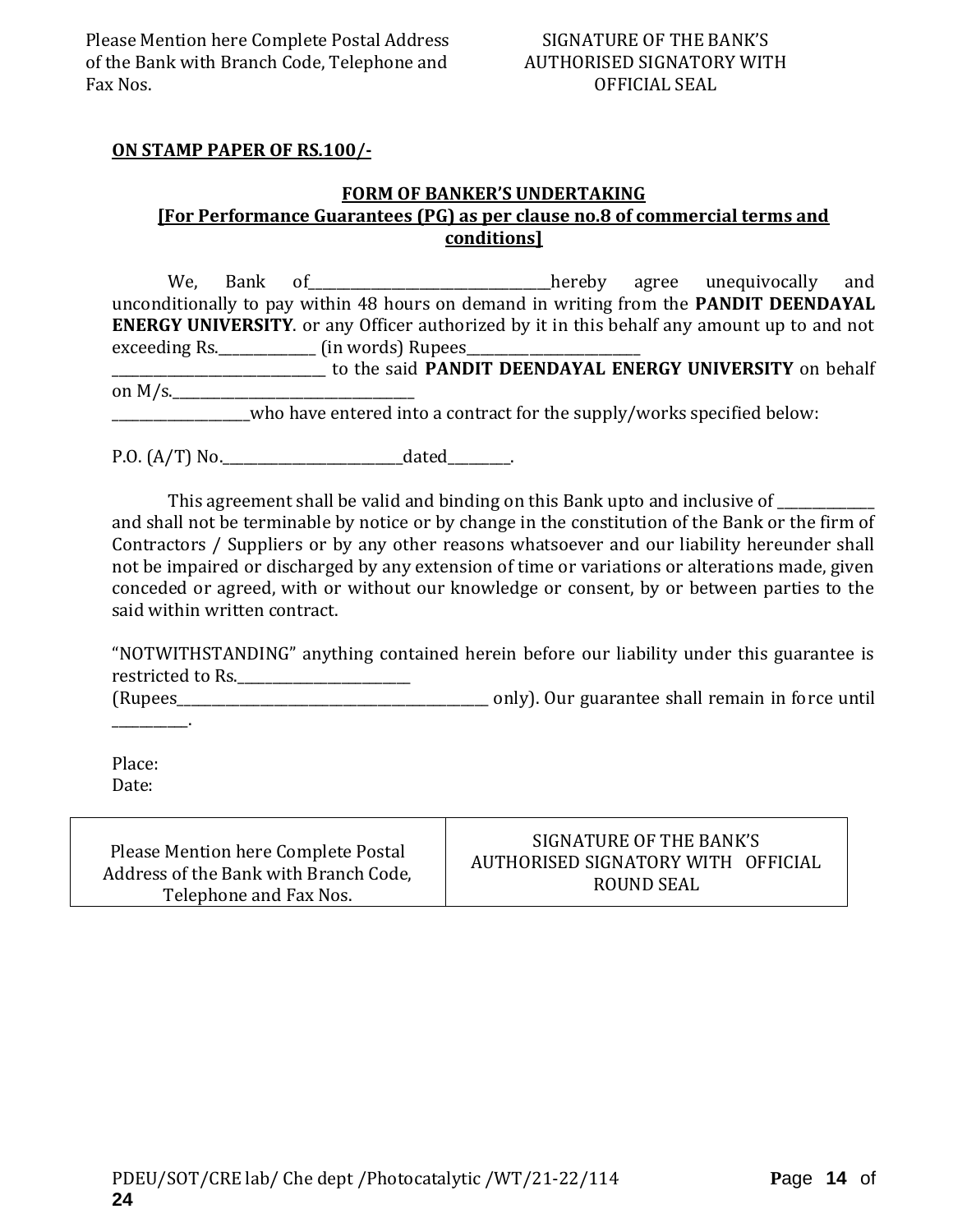### **ANNEXURE – 1**

### **I / We, confirm that following documents are attached with the technical bid of the offer and should be placed as a First page of offer.**

| Sr.<br>N <sub>o</sub> | <b>Details</b>                                                  | <b>Confirmation</b><br>(Tick $\sqrt{a}$ any one) |
|-----------------------|-----------------------------------------------------------------|--------------------------------------------------|
| $\mathbf{1}$          | Firm's details as per "Annexure -2"                             | YES / NO                                         |
| $\mathbf{2}$          | "Annexure-3"                                                    | YES / NO                                         |
| 3                     | Delivery schedule as per "Annexure- 4"                          | YES / NO                                         |
| 4                     | Past experience details as per "Annexure-7"                     | YES / NO                                         |
| 5                     | PDPU technical specification duly signed and with seal of firm. | YES / NO                                         |
| 6                     | Undertaking-"Annexure-5"                                        | YES / NO                                         |
| 7                     | Technical & Commercial Deviation- "Annexure-6"                  | YES / NO                                         |
| 8                     | Experience Certificate-"Annexure-7"                             | YES / NO                                         |
| 9                     | Conformation of Tender Condition-"Annexure-8"                   | YES / NO                                         |

### **Signature of the Tenderer**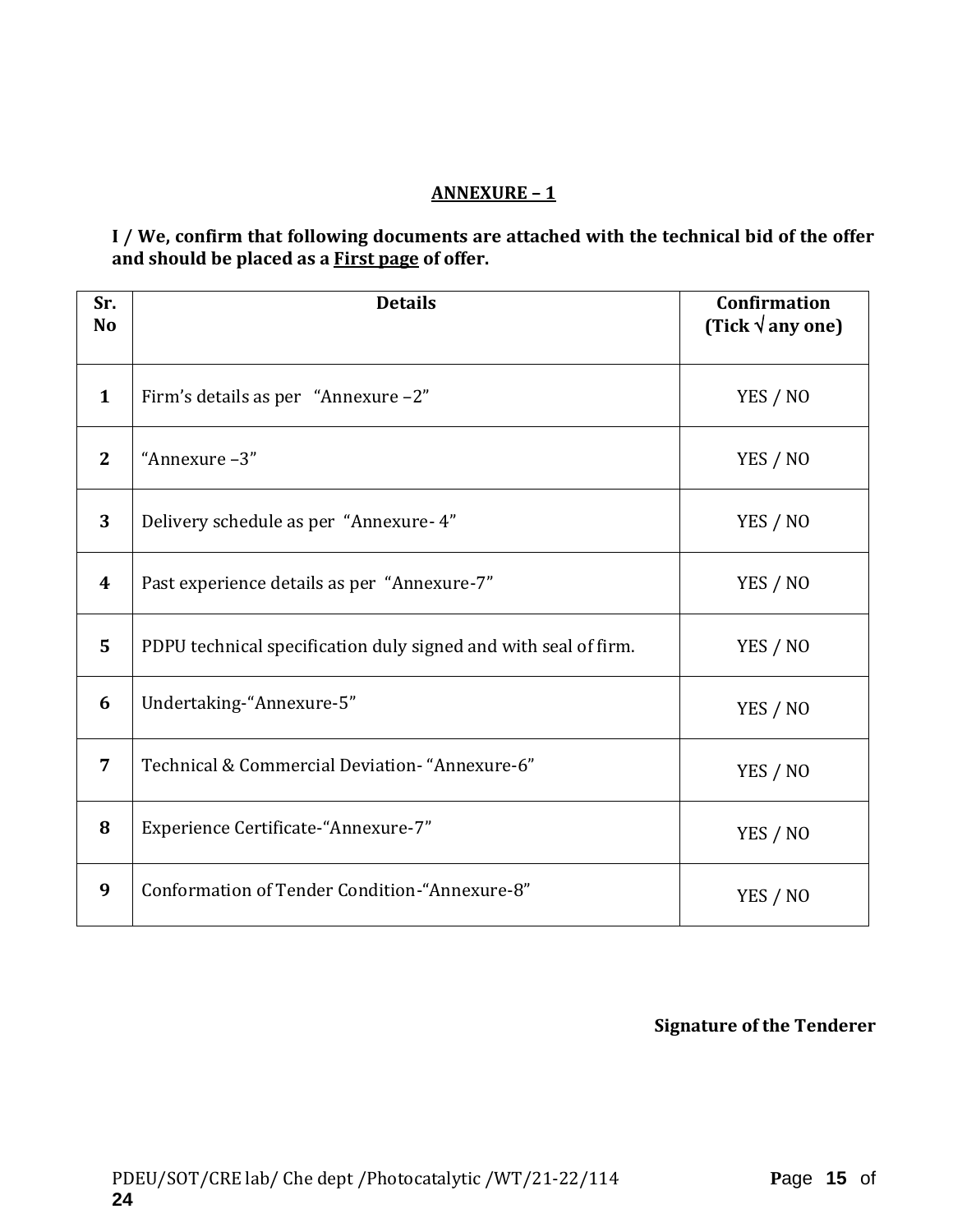### **ANNEXURE - 2 DETAILS OF THE FIRM**

### **Tenderer shall provide all the details in this form and shall be placed as a Second Page of the bid.**

| <b>Supplier Name</b>                                                                                         |                      |                                |  |                      |                                  |
|--------------------------------------------------------------------------------------------------------------|----------------------|--------------------------------|--|----------------------|----------------------------------|
| Within Gujarat / Outside Gujarat                                                                             |                      |                                |  |                      |                                  |
| Pvt. Firm / Public Ltd. / State Govt.<br>Under taking / Central Govt.<br>undertaking<br>GST No. and GST Date |                      | (Indicate the relevant status) |  |                      |                                  |
| CST No. and CST Date                                                                                         |                      |                                |  |                      |                                  |
| <b>Excise No. and Excise Date</b>                                                                            |                      |                                |  |                      |                                  |
| <b>Financial Turnover for Past 3 Years</b><br>(Rupees in Lacs (10 <sup>5</sup> )                             |                      | 1st Year                       |  | 2 <sup>nd</sup> Year | 3rd Year                         |
| Custom No. and Date (If applicable)                                                                          |                      |                                |  |                      |                                  |
| Address of                                                                                                   | Registered<br>Office | Factory / Works                |  |                      | <b>Authorized Representative</b> |
| Contact person name                                                                                          |                      |                                |  |                      |                                  |
| Designation                                                                                                  |                      |                                |  |                      |                                  |
| Address                                                                                                      |                      |                                |  |                      |                                  |
| City & Pin code                                                                                              |                      |                                |  |                      |                                  |
| <b>State</b>                                                                                                 |                      |                                |  |                      |                                  |
| Country                                                                                                      |                      |                                |  |                      |                                  |
| Phone Nos.(Off.)                                                                                             |                      |                                |  |                      |                                  |
| Phone Nos.(Res.)                                                                                             |                      |                                |  |                      |                                  |
| Fax Nos.                                                                                                     |                      |                                |  |                      |                                  |
| STD Code.                                                                                                    |                      |                                |  |                      |                                  |
| Mobile No.                                                                                                   |                      |                                |  |                      |                                  |
| Web site address                                                                                             |                      |                                |  |                      |                                  |
| Email-id                                                                                                     |                      |                                |  |                      |                                  |
| Specimen signature                                                                                           |                      |                                |  |                      |                                  |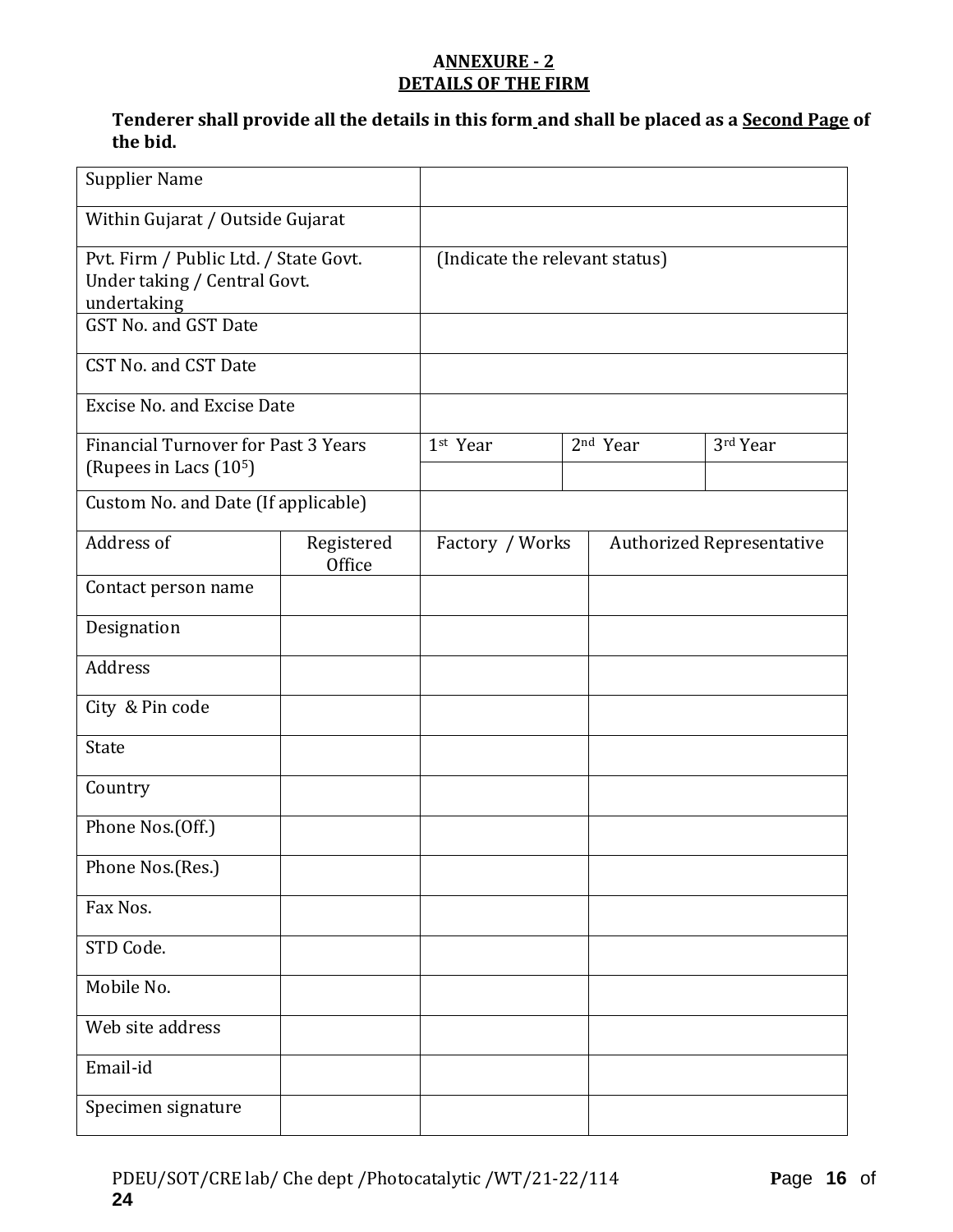#### **ANNEXURE-3**

Tenderer shall fill up following details and shall be **Third page** of the Technical Bid

| $\mathbf{1}$   | PRICES: [FIRM ONLY]<br>(Please Specify YES / NO.)                                                                     |               |
|----------------|-----------------------------------------------------------------------------------------------------------------------|---------------|
| $\overline{2}$ | <b>EXCISE DUTY: [SINGLE SLAB ONLY]</b><br>(Please Specify INCUSIVE / EXCLUSIVE /<br>EXEMPTED)                         | $\frac{0}{0}$ |
| 3              | <b>SALES TAX: [IN PERCENTAGE]</b><br>(Please Specify INCUSIVE / EXCLUSIVE /<br>EXEMPTED)                              | $\frac{0}{0}$ |
|                | Please quote your Sales Tax Registration No. & Date.                                                                  |               |
| $\overline{4}$ | PENALTY TERMS AGREED :<br>(Please Specify YES / NO.)                                                                  |               |
| 5              | PERFORMANCE GUARANTEE TO COVER EXECUTION<br>PERIOD (SECURITY) TERMS : AGREED: (Cl.no.8)<br>(Please Specify YES / NO.) |               |
| 6              | PERFORMANCE GUARNTEE TO COVER WARRANTY<br>PERIOD TERMS AGREED: (Wherever<br>applicable): (Please Specify YES / NO.)   |               |
| $\overline{7}$ | <b>VALIDITY OF THE OFFER AGREED:</b><br>(Please Specify YES / NO.)                                                    |               |
| 8              | PAYMENT TERMS AGREED:<br>(Please Specify YES / NO.)                                                                   |               |
| 9              | ITEMS OFFERED : (Yes/No)                                                                                              |               |

**Signature of the Tenderer**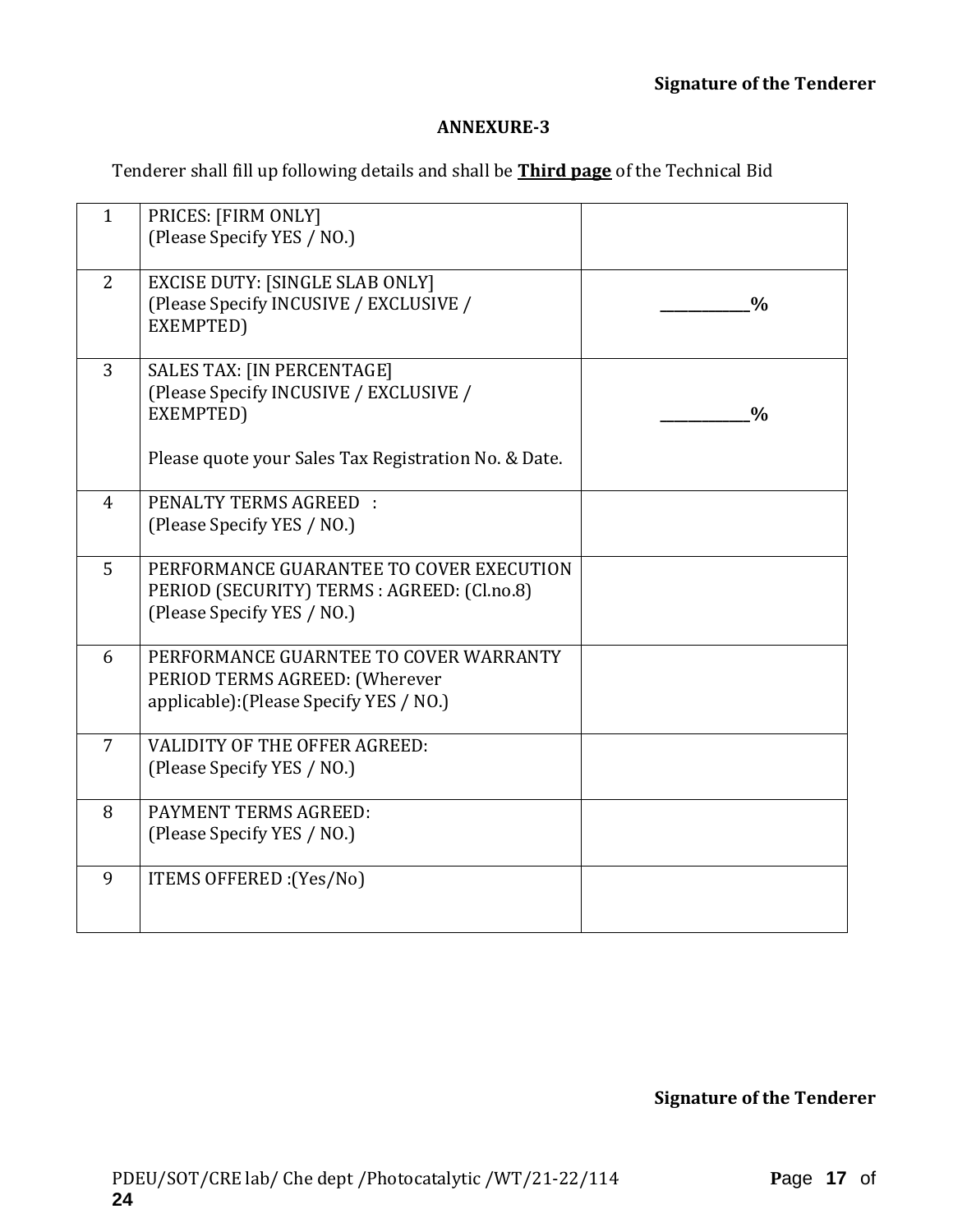### **ANNEXURE – 4**

# **Details of the Items and Qty. offered as a Fourth Page of offer.**

| Sr.<br>No. | Details of the Items / Equipments<br>Offered | Quantity<br><b>Offered</b> | Status:<br>Supplier/Manufacturer |  |  |  |
|------------|----------------------------------------------|----------------------------|----------------------------------|--|--|--|
|            |                                              |                            |                                  |  |  |  |
|            |                                              |                            |                                  |  |  |  |
|            |                                              |                            |                                  |  |  |  |
|            |                                              |                            |                                  |  |  |  |
|            |                                              |                            |                                  |  |  |  |
|            |                                              |                            |                                  |  |  |  |
|            |                                              |                            |                                  |  |  |  |
|            |                                              |                            |                                  |  |  |  |
|            |                                              |                            |                                  |  |  |  |
|            |                                              |                            |                                  |  |  |  |
|            |                                              |                            |                                  |  |  |  |
|            |                                              |                            |                                  |  |  |  |
|            |                                              |                            |                                  |  |  |  |
|            |                                              |                            |                                  |  |  |  |
|            |                                              |                            |                                  |  |  |  |
|            |                                              |                            |                                  |  |  |  |
|            |                                              |                            |                                  |  |  |  |
|            |                                              |                            |                                  |  |  |  |
|            |                                              |                            |                                  |  |  |  |
|            |                                              |                            |                                  |  |  |  |
|            |                                              |                            |                                  |  |  |  |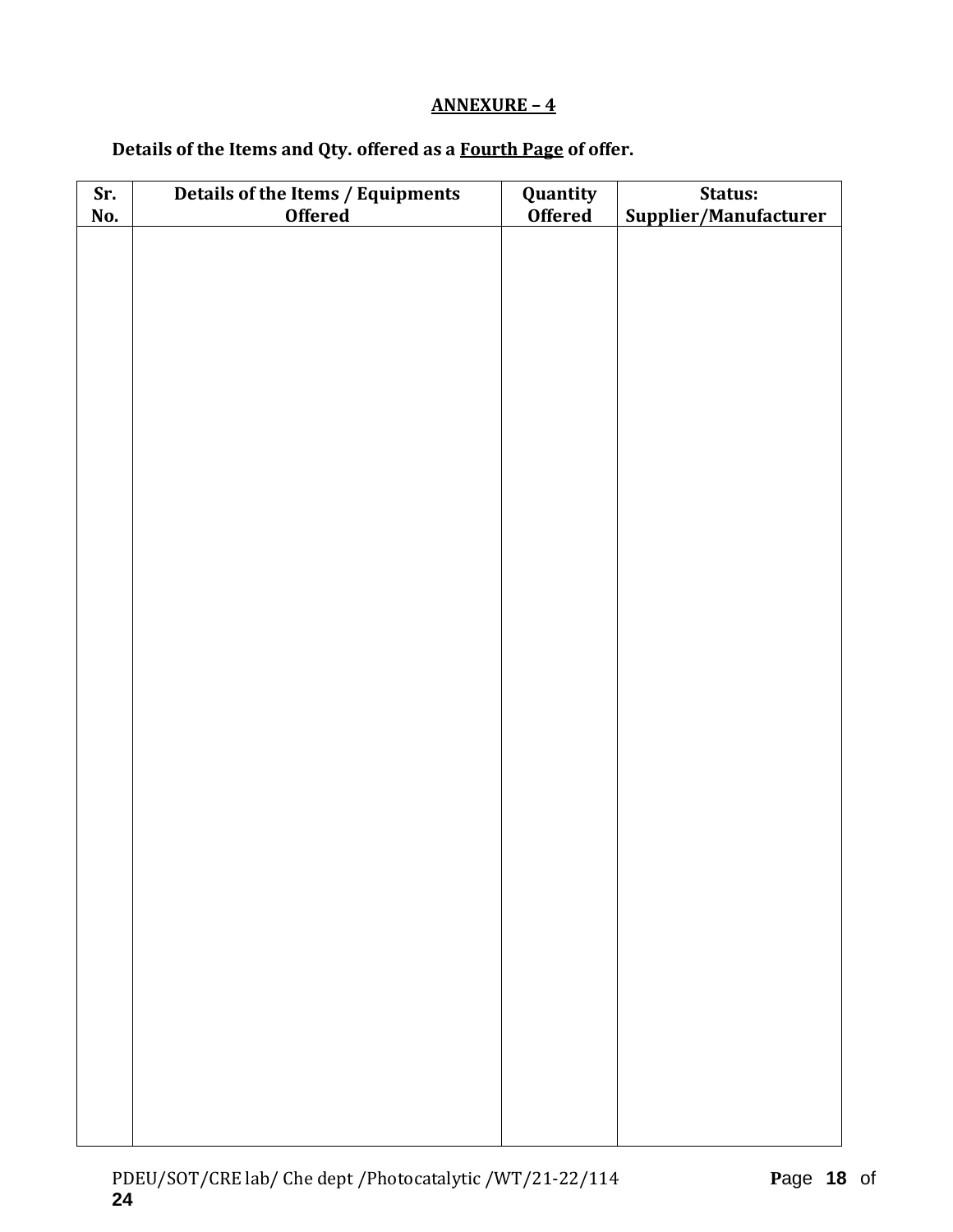#### **Signature of the Tenderer**

#### **ANNEXURE – 5**

### **(UNDERTAKING IN REGARD TO STOP DEAL / BLACK LIST THEREOF) and should be placed as a Fifth page of offer**.

**Sub: Undertaking in regard to Stop Deal / Black List Thereof.**

**Ref: Tender No. PDPU / \_\_\_\_\_\_\_\_\_\_\_\_\_\_\_\_\_\_\_\_\_\_\_\_.**

All bidders will have to furnish the following undertaking duly filled in, signed and stamped for each quoted item of the tender along with the Technical Bid.

……

-----------------------------------------------------------------------------------------

I / We \_\_\_\_\_\_\_\_\_\_\_\_\_\_\_\_\_\_\_\_\_\_\_\_\_\_\_\_\_\_\_\_\_\_\_\_\_\_\_\_\_\_\_\_\_\_\_\_\_\_\_\_\_\_\_\_\_\_\_\_\_\_\_ Authorized signatory of M/S \_\_\_\_\_\_\_\_\_\_\_\_\_\_\_\_\_\_\_\_\_\_\_\_\_\_\_\_\_\_\_\_\_\_\_\_\_\_\_\_\_\_ here by certify that M/S \_\_\_\_\_\_\_\_\_\_\_\_\_\_\_\_\_\_\_\_\_\_\_\_\_\_\_\_\_\_\_\_\_\_\_\_\_\_\_\_\_\_\_ is not stop deal / black listed by PDPU for the

tendered item.

Seal of the Firm

**Signature of the Tenderer**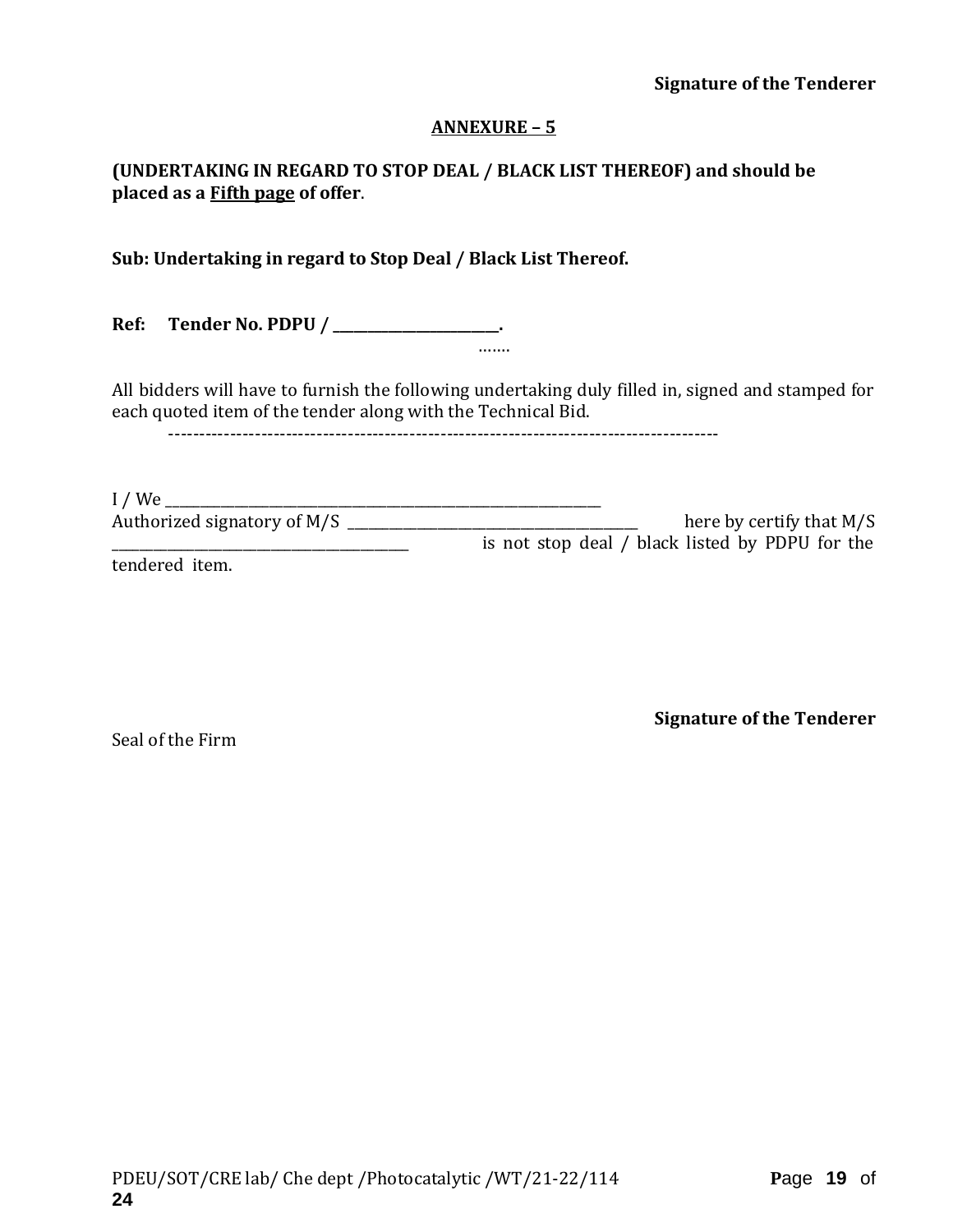#### **ANNEXURE – 6 TECHNICAL AND COMMERCIAL DEVIATIONS IF ANY TO BE FURNISHED IN THIS ANNEXURE ONLY AND TO BE SUBMITTED WITH TECHNICAL BID.**

We confirm that the product offered under this tender complies with all the Technical Specifications, except the deviations mentioned above. We also confirm that there are no commercial deviations other than mentioned above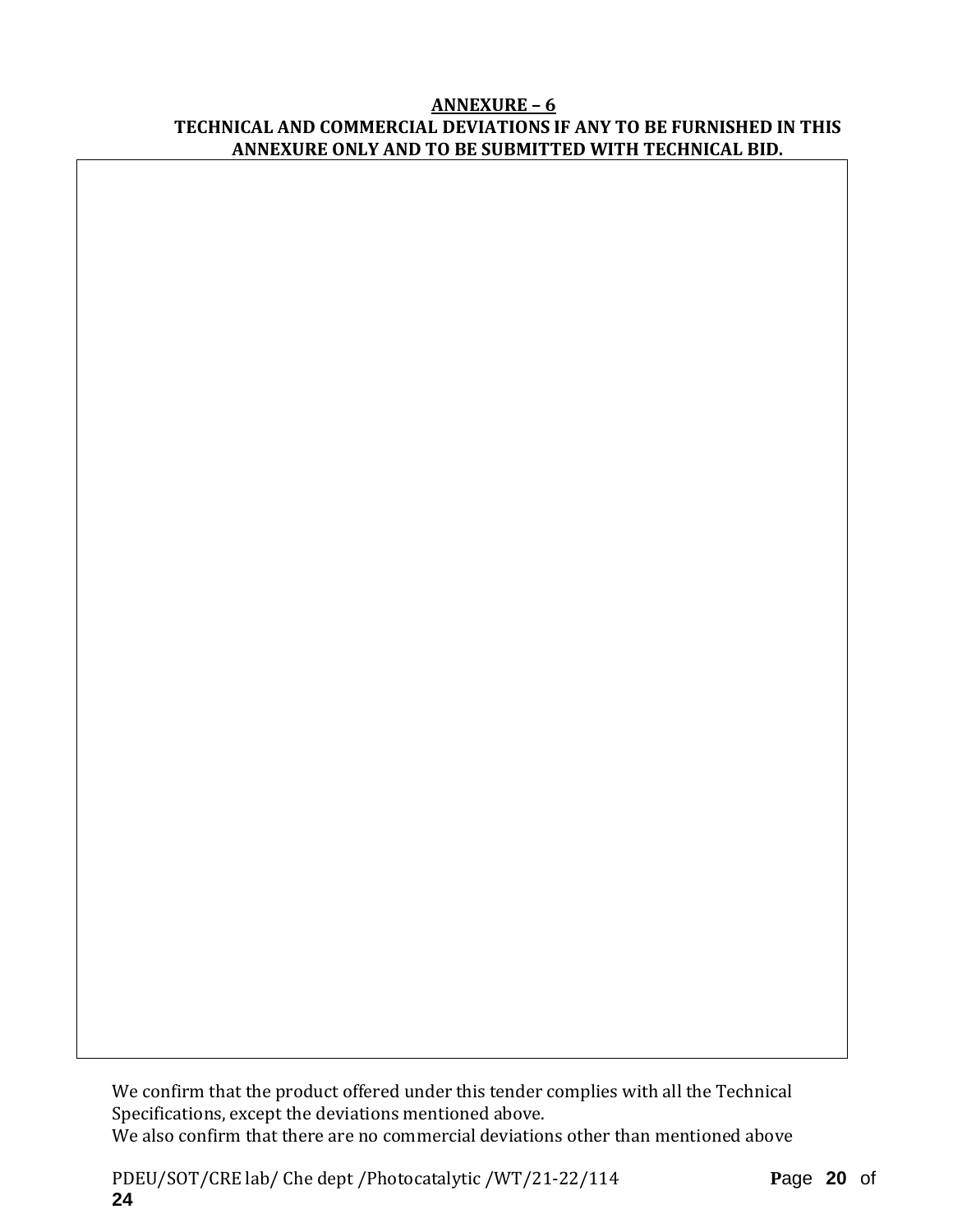### **ANNEXURE- 7**

#### **DETAILS OF THE EXPERIENCE FOR SUPPLY OF SIMILAR TYPE OF ITEMS IN LAST THREE YEARS FROM THE DUE DATE OF TENDER:**

| Sr.<br><b>No</b> | <b>ITEMS</b><br><b>SUPPLIED TO</b> | <b>ORDER</b><br><b>REFERENCE</b><br><b>No. &amp; DATE</b> | <b>ITEMS</b> | Qty. | <b>ORDER</b><br><b>FULLY</b><br><b>EXECUTED.</b><br>YES/NO | <b>STATUS, IF</b><br><b>ORDER UNDER</b><br><b>EXECUTION</b> | <b>REMARKS</b> |
|------------------|------------------------------------|-----------------------------------------------------------|--------------|------|------------------------------------------------------------|-------------------------------------------------------------|----------------|
| 1)               |                                    |                                                           |              |      |                                                            |                                                             |                |
| 2)               |                                    |                                                           |              |      |                                                            |                                                             |                |
| 3)               |                                    |                                                           |              |      |                                                            |                                                             |                |
| 4)               |                                    |                                                           |              |      |                                                            |                                                             |                |
| 5)               |                                    |                                                           |              |      |                                                            |                                                             |                |

**Signature of the Tenderer**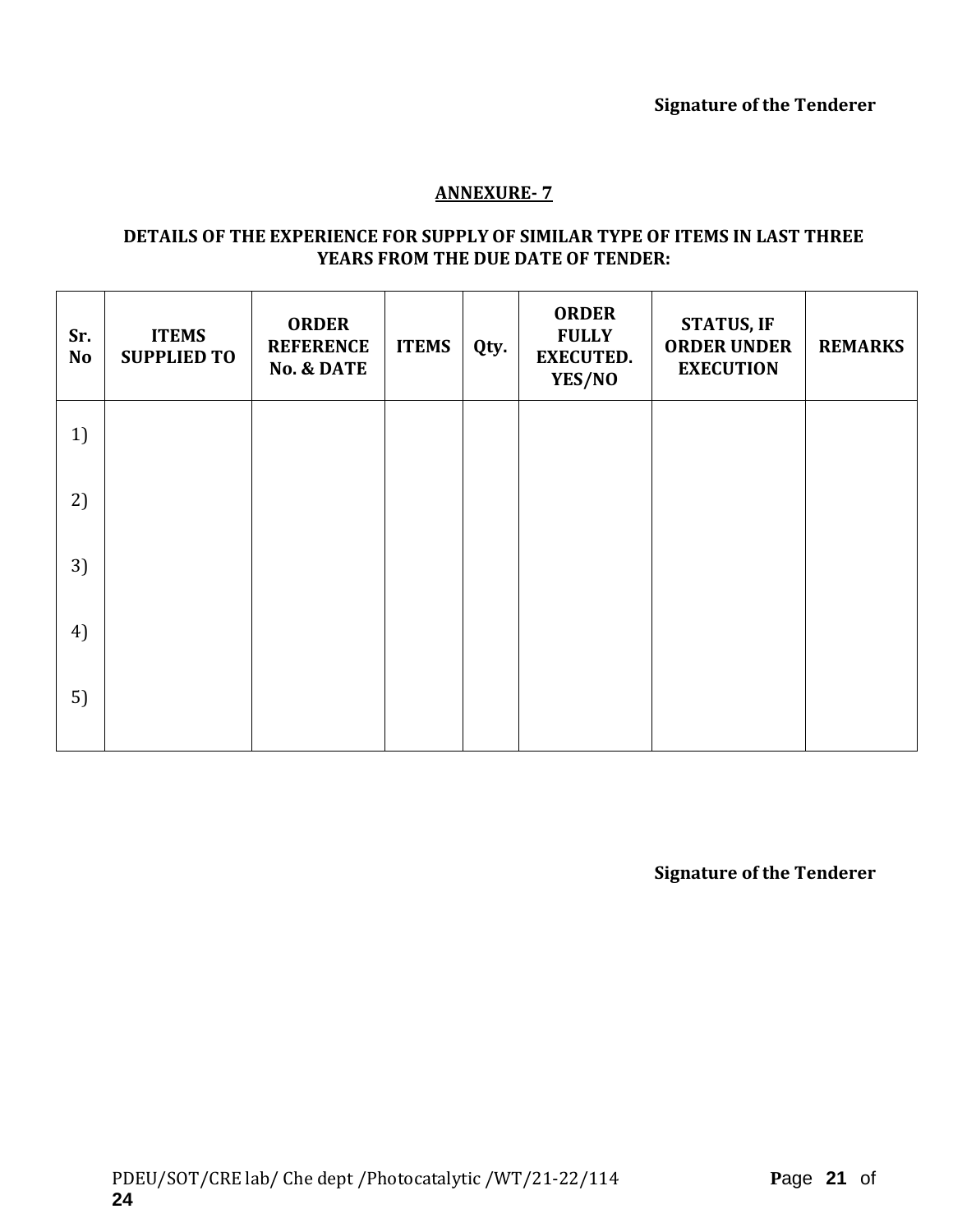### **ANNEXURE – 8**

Subject: Supply of \_\_\_\_\_\_\_\_\_\_\_\_\_\_\_\_\_\_\_\_\_\_\_\_\_\_\_\_\_\_\_\_\_\_\_\_\_\_

Reference: Tender enquiry No. PDPU/ / Due on date:  $/ 200$ .

In connection with the above subject and reference I/ We confirm the following:

- 1. I / We, the undersigned have read and examined the Tender Specifications and commercial terms and conditions of tender under reference.
- 2. I / We, declare that our Technical Bid is strictly in line with the Tender specifications (except the deviations shown in Annexure No.7.
- 3. Further, I / We also agree that additional conditions / deviations, if any, found in the Commercial terms & conditions (except mentioned in the Annexure-7), our offer shall be outrightly rejected without assigning any reason thereof.

Seal of the Firm **Signature of the Authorised Representatives of the firm**

Date:

Name:

Status:

Name of the Tendering Firm / Agency: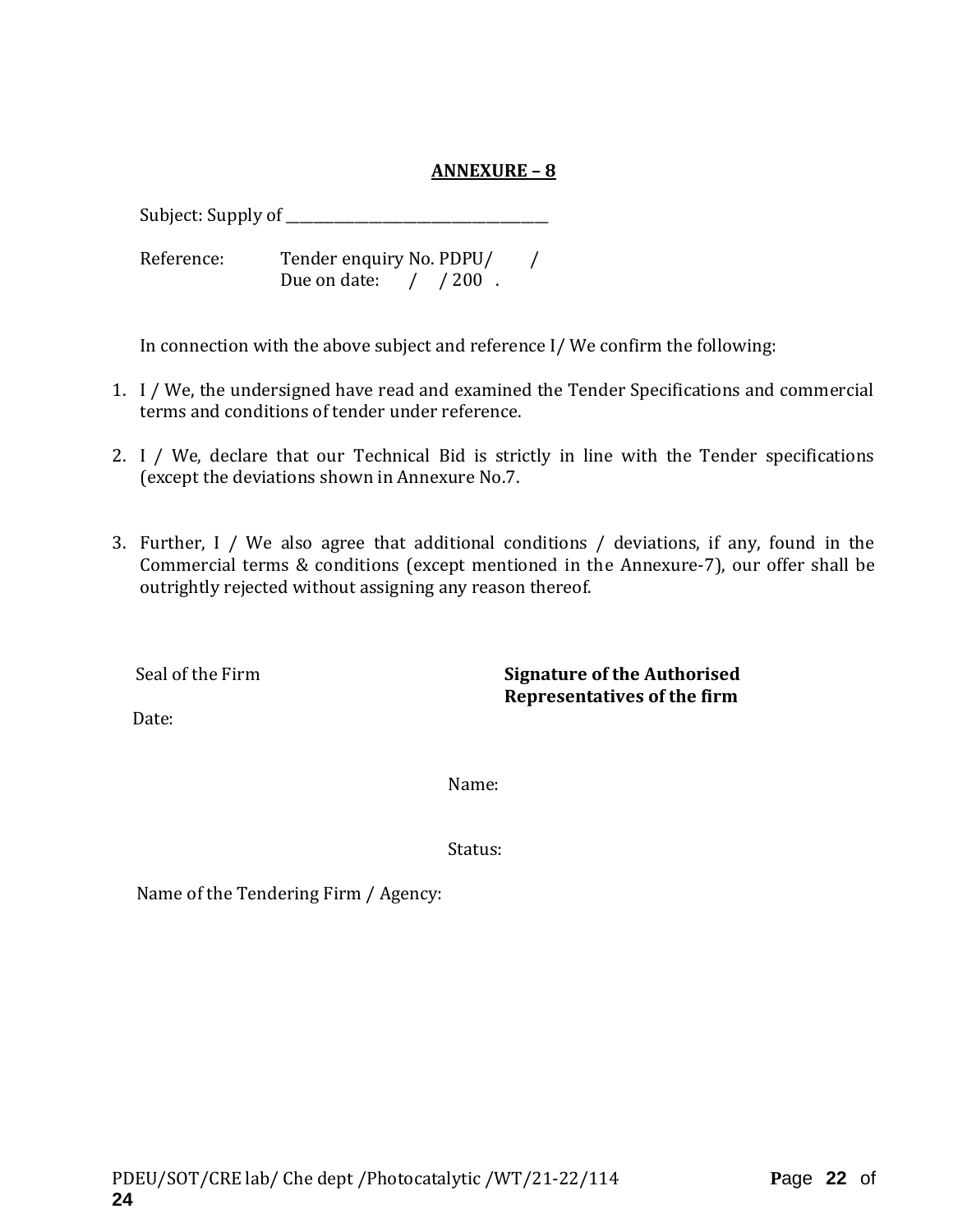# **PANDIT DEENDAYAL ENERGY UNIVERSITY**

Raisan village, Koba-Gandhinagar High-way, Gandhinagar – 382007, GUJARAT, INDIA **Tel. +91-079-23275416 Fax No:-+91-079-23275030**

### **S C H E D U L E – 'B' (Price Bid Format)**

| Sr.<br>No | Description<br>of materials<br>with details<br>of<br>specification | <b>PDPU</b><br>Bid.<br>qty. | Qty.<br>offered<br>by<br>tenderer | Unit<br>Ex-<br>works<br>In $#$ . | Unit<br>insurance<br>charges<br>in $#$ . | Unit<br>Freight &<br>Packing<br>charges<br>in $#$ . | Unit<br>Custom<br>Duty<br>in $#$ . | Unit<br>Excise<br>Duty<br>in $#$ . | Unit<br>Sale<br>Tax<br>in $#$ . | Unit<br>End<br>Cost<br>price<br>in $#$ . |
|-----------|--------------------------------------------------------------------|-----------------------------|-----------------------------------|----------------------------------|------------------------------------------|-----------------------------------------------------|------------------------------------|------------------------------------|---------------------------------|------------------------------------------|
| 1         | $\mathbf{2}$                                                       | 3                           | 4                                 | $5\phantom{1}$                   | 6                                        | $\overline{7}$                                      | 8                                  | 9                                  | 10                              | 11                                       |
|           |                                                                    |                             |                                   |                                  |                                          |                                                     |                                    |                                    |                                 |                                          |
|           |                                                                    |                             |                                   |                                  |                                          |                                                     |                                    |                                    |                                 |                                          |
|           |                                                                    |                             |                                   |                                  |                                          |                                                     |                                    |                                    |                                 |                                          |
|           |                                                                    |                             |                                   |                                  |                                          |                                                     |                                    |                                    |                                 |                                          |
|           |                                                                    |                             |                                   |                                  |                                          |                                                     |                                    |                                    |                                 |                                          |

#### **Note :-**

- '#' Tenderer shall mention the Currency.
- In case the price quoted in Foreign Currency (Other than INR), for the purpose of comparison the Exchange Rate prevailing on the date of opening of Price Bid as notified by Custom Department, Government of India will be considered.

### **Remarks:**

I / We agree to supply the articles mentioned above at the rates herein tendered by me / us subject to the condition of this tender which I/We have carefully read, understood and agree.

I / We here by agree to keep this offer open for 120 days after the returnable date of the tenders and shall be bound by communication of acceptance dispatched within the prescribed time.

Date:

Yours sincerely,

(Signature of Tenderer)